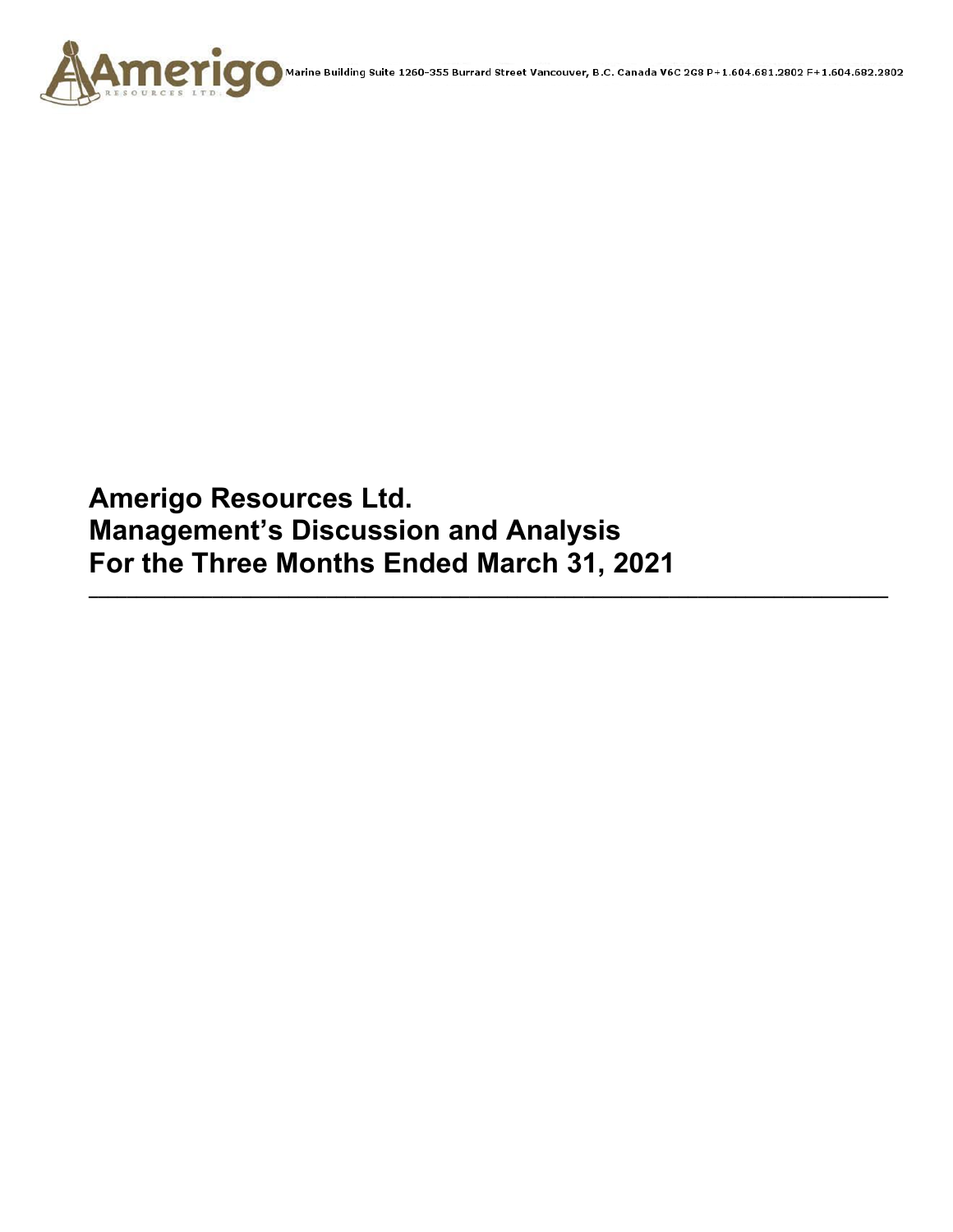# *T A B L E of C O N T E NT S*

This Management's Discussion & Analysis ("MD&A") has the following sections:

- 1. **About Amerigo**  An executive summary of Amerigo's business and long-term contractual relationship with Corporación Nacional del Cobre de Chile ("Codelco")'s El Teniente Division ("DET")…(PAGE 3)
- 2. **Purpose of MD&A and Identification of Non-GAAP Measures**  Information on accounting principles and other background factors to facilitate the understanding of this MD&A and related consolidated financial statements... (PAGE 3)
- 3. **Quarterly Headlines** A summary of key operating and financial metrics during the three months ended March 31, 2021 ("Q1-2021) and as at March 31, 2020…(PAGE 4)
- 4. **Five-Quarter Financial Results and Summary Cash Flow Information**  A summary of financial results and uses and sources of cash presented on a quarterly basis for the most recent five reporting quarters...(PAGE 6)
- 5. **Operating Results** An analysis of production results for Q1-2021 compared to the three months ended March 31, 2020 ("Q1-2020")…(PAGE 7)
- 6. **Financial Results**  An analysis of financial performance during Q1-2021 compared to Q1-2020… (PAGE 8)
- 7. **Comparative Periods** A summary of financial data for the most recent eight reporting quarters… (PAGE 13)
- 8. **Financial Position and Borrowings**  A review of cash flow components, summary of borrowings and analysis of financial position as at March 31, 2021… (PAGE 14)
- 9. **Agreement with Codelco's DET** A summary of contractual arrangements with Codelco's DET… (PAGE 16)
- 10. **Other MD&A Requirements** –Transactions with related parties, critical accounting estimates & judgements, internal controls over financial reporting, commitments and cautionary statement on forward looking information…(PAGE 17)

**THIS DOCUMENT CONTAINS FORWARD-LOOKING STATEMENTS. REFER TO THE CAUTIONARY LANGUAGE UNDER THE HEADING "CAUTIONARY STATEMENT ON FORWARD-LOOKING INFORMATION" (PAGE 19).**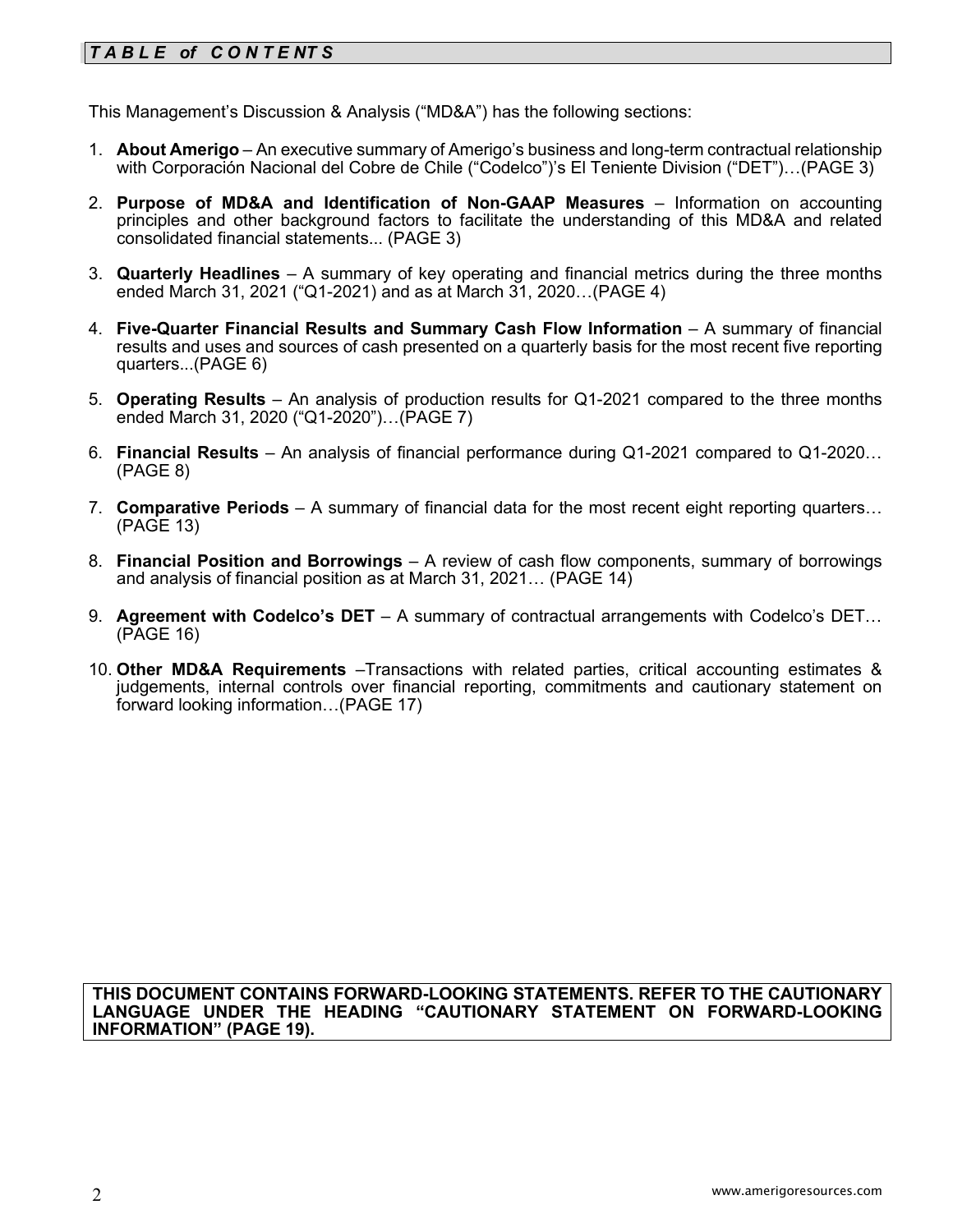### **AMOUNTS REPORTED IN U.S. DOLLARS, EXCEPT WHERE INDICATED OTHERWISE.**

#### **ABOUT AMERIGO**

Amerigo Resources Ltd. ("Amerigo") owns a 100% interest in Minera Valle Central S.A. ("MVC"), a producer of copper and molybdenum concentrates. MVC, located in Chile, has a long-term contract with Codelco's DET to process fresh and historic tailings from El Teniente. El Teniente, in production since 1905, is the world's largest underground copper mine. Refer to Agreements with Codelco's DET (page 16).

MVC currently operates under a tolling agreement with DET and title to the copper concentrates produced by MVC remains with DET. MVC earns copper tolling revenue, calculated as the gross value of copper produced at applicable market prices net of notional items, which include treatment and refining charges, DET copper royalties and transportation costs.

Molybdenum concentrates produced at MVC are sold under sales agreement with Chile's Molibdenos y Metales S.A. ("Molymet") and Glencore Chile SpA ("Glencore").

Amerigo's shares are listed for trading on the Toronto Stock Exchange ("TSX") and traded in the United States on the OTCQX.

#### **PURPOSE OF MD&A and IDENTIFICATION OF NON-GAAP MEASURES**

This MD&A of the results of operations and financial position of Amerigo together with its subsidiaries (collectively, the "Company"), is prepared as of May 5, 2021.

It should be read in conjunction with Amerigo's condensed interim consolidated financial statements and related notes for the three months ended March 31, 2021, and the audited consolidated financial statements and related notes for the year ended December 31, 2020.

Amerigo's interim financial statements are reported in accordance with International Financial Reporting Standards ("IFRS") issued by the International Accounting Standards Board ("IASB") as applicable to interim financial reporting. The financial data in this MD&A is derived from Amerigo's financial statements, except non-GAAP measures which are indicated as such.

Our objective in preparing this MD&A is to help the reader understand the factors affecting the Company's current and future financial performance.

#### **Non-GAAP Measures**

References are made in this MD&A to cash cost and total cost, two non-GAAP financial measures with no standardized meaning under IFRS and which may not be comparable to similar measures presented by other issuers.

Cash cost and total cost are commonly used as performance indicators in the mining industry and are an important performance metric for the Company.

A tabular reconciliation of cash and total costs to tolling and production costs in Q1-2021 and Q1-2020 is available on page 12.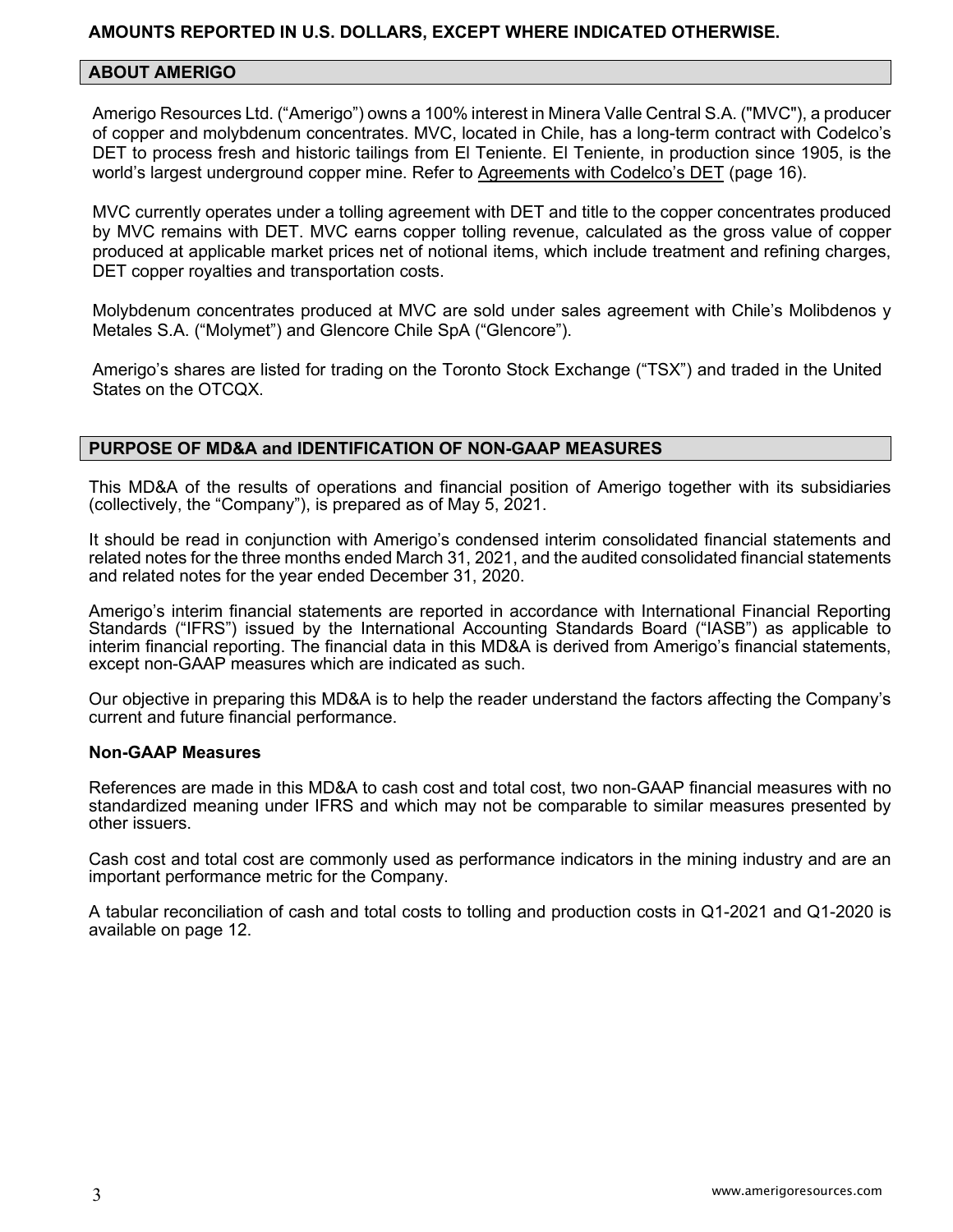# **QUARTERLY HEADLINES**

| <b>Key performance metrics</b>                        | Q1-2021 | Q1-2020  | Change  |       |
|-------------------------------------------------------|---------|----------|---------|-------|
|                                                       |         |          | \$      | $\%$  |
| Copper produced (million pounds) $^1$                 | 15.5    | 12.1     | 3.4     | 28%   |
| Copper delivered (million pounds) <sup>1</sup>        | 15.1    | 11.8     | 3.3     | 28%   |
| Revenue (\$ thousands) $^2$                           | 48,907  | 15,638   | 33,269  | 213%  |
| DET notional copper royalties (\$ thousands)          | 15,991  | 5,192    | 10,799  | 208%  |
| Tolling and production costs (\$ thousands)           | 30,029  | 24,569   | 5,460   | 22%   |
| Gross profit (loss) (\$ thousands)                    | 18,878  | (8,931)  | 27,809  | 311%  |
| Net income (loss) (\$ thousands)                      | 10,925  | (4,029)  | 14,954  | 371%  |
| Earnings (loss) per share                             | 0.06    | (0.02)   | 0.08    | 400%  |
| Operating cash flow (\$ thousands) $3$                | 20,040  | (4, 132) | 24,172  | 585%  |
| Cash flow paid for plant and equipment (\$ thousands) | (563)   | (468)    | (95)    | 20%   |
| Cash and cash equivalents (\$ thousands)              | 38,643  | 572      | 38,071  | 6656% |
| Borrowings (\$ thousands) <sup>4</sup>                | 46,989  | 50,575   | (3,586) | (7%)  |
| MVC's copper price (\$/lb) <sup>5</sup>               | 4.08    | 2.35     | 1.73    | 74%   |
| $M/C's$ molybdenum price $(\$ lb)^6$                  | 10.88   | 9.20     | 1.68    | 18%   |

#### Notes:

- 1 Copper production conducted under a tolling agreement with DET, and in Q1-2020 a slag processing agreement with DET.<br>2 Deserve agreeded not of national items (anothing and policing absence, DET national companionalities Revenue reported net of notional items (smelting and refining charges, DET notional copper royalties and transportation
	-
- costs).<br>Operating cash flow before changes in non-cash working capital.
- 3 Operating cash flow before changes in non-cash working capital.<br>4 At March 31, 2021, comprised of short and long-term portions of \$14.9 and \$32.1 million, respectively.<br>5 MVC's copper price is the average potional copper
- <sup>5</sup> MVC's copper price is the average notional copper price for the period, before smelting and refining, DET notional copper royalties, transportation costs and settlement adjustments to prior period sales.
- $6$  MVC's molybdenum price is the average realized molybdenum price in the period, before roasting charges and settlement adjustments to prior period sales

## **Amerigo reported quarterly net income of \$10.9 million**

- Net income during Q1-2021 was \$10.9 million (Q1-2020: net loss of \$4.0 million), due to higher production, higher metal prices and \$5.0 million in positive fair value adjustments to Q4-2020 copper receivables.
- Earnings per share ("EPS") during Q1-2021 was \$0.06 (Q1-2020: loss per share ("LPS") of \$0.02).
- The Company generated operating cash flow before changes in non-cash working capital of \$20.0 million in Q1-2021 (Q1-2020: negative operating cash flow \$4.1 million). Quarterly net operating cash flow was \$28.1 million (Q1-2020: negative \$1.4 million).

## **MVC produced 15.5 million pounds of copper during Q1-2021 at a cash cost of \$1.88 per pound**

- Q1-2021 production was 15.5 million pounds of copper (Q1-2020: 12.1 million pounds) including 8.5 million pounds from Cauquenes (Q1-2020: 5.7 million pounds) and 7.0 million pounds from fresh tailings (Q1-2020: 5.1 million pounds). In Q1-2020, 1.2 million pounds of copper were produced from slag processing.
- Molybdenum production during Q1-2021 was 0.4 million pounds (Q1-2020: 0.2 million pounds).
- Q1-2021 cash cost (a non-GAAP measure equal to the aggregate of smelting and refining charges, tolling/production costs net of inventory adjustments and administration costs, net of by-product credits, page 12) decreased 3% to \$1.88 per pound ("/lb") (Q1-2020: \$1.94/lb).
- 4 www.amerigoresources.com • Q1-2021 total cost (a non-GAAP measure equal to the aggregate of cash cost, DET notional copper royalties and DET molybdenum royalties of \$1.07/lb and depreciation of \$0.28/lb, page 12) increased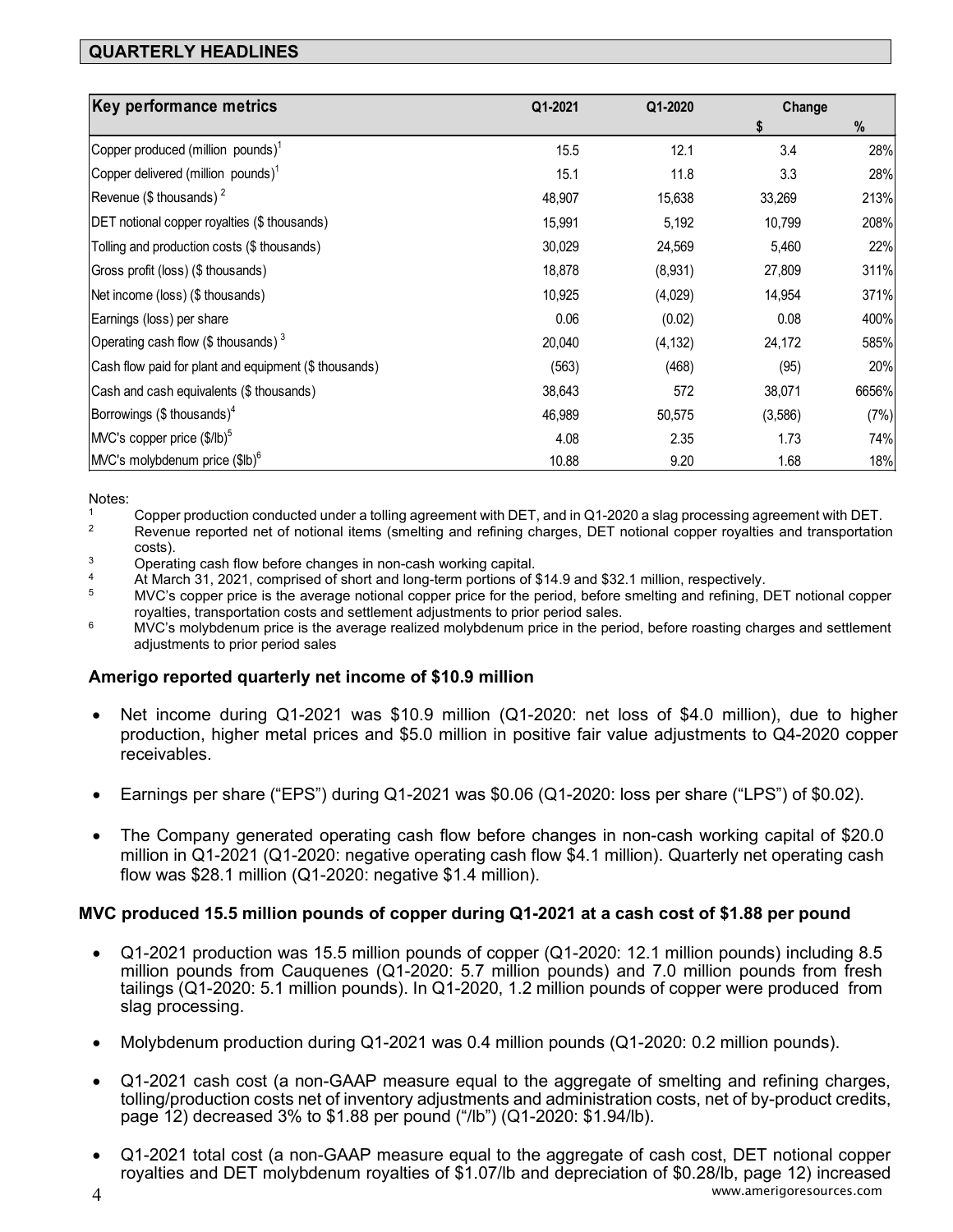to \$3.23/lb (Q1-2020: \$2.88/lb), due to an increase of \$0.57/lb in DET notional royalties from higher metal prices.

### **MVC's average copper price in Q1-2021 was \$4.08/lb**

- In Q1-2021, MVC's copper price was \$4.08/lb, 74% higher than the Q1-2020 copper price of \$2.35/lb. MVC's molybdenum price was \$10.88/lb, 18% higher than the Q1-2020 price of \$9.20/lb.
- Revenue during Q1-2021 was \$48.9 million (Q1-2020: \$15.6 million), including copper tolling revenue of \$45.4 million (Q1-2020: \$13.3 million) and molybdenum revenue of \$3.5 million (Q1-2020: \$1.7 million). In Q1-2020 slag processing revenue was \$0.7 million.
- Copper tolling revenue is calculated from MVC's gross value of copper produced during Q1-2021 of \$58.1 million (Q1-2020: \$27.2 million) and fair value adjustments to settlement receivables of \$8.5 million (Q1-2020: (\$5.3 million)), less notional items including DET royalties of \$16.0 million (Q1-2020: \$5.2 million), smelting and refining of \$4.7 million (Q1-2020: \$3.0 million) and transportation of \$0.5 million (Q1-2020: \$0.3 million). The Q1-2021 settlement adjustments included \$5.0 million in settlement adjustments in respect of Q4-2020 production, which are final adjustments.
- MVC's financial performance is very sensitive to changes in copper prices. MVC's Q1-2021 provisional copper price was \$4.08/lb, and final prices for January, February, and March sales will be the average London Metal Exchange ("LME") prices for April, May, and June, respectively. A 10% increase or decrease from the \$4.08/lb provisional price used at March 31, 2021 would result in a \$6.2 million change in revenue in Q2-2021 in respect of Q1-2021 production.

#### **At March 31, 2021, cash balance was \$38.6 million, with working capital of \$11.5 million**

- At March 31, 2021, the Company's cash balance was \$38.6 million (December 31, 2020: \$14.1 million) and the Company had working capital of \$11.5 million (December 31, 2020: working capital deficiency of \$6.1 million).
- In Q1-2021, the Company received \$3.9 million in proceeds from the sale of investments.
- In Q1-2021, the Company made scheduled debt payments of \$6.5 million (2020: \$4.7 million) and paid \$0.6 million for plant and equipment (2020: \$0.5 million)
- Refer to Cautionary Statement on Forward Looking Information (page 19).

## **COVID-19 effect on financial results and ongoing uncertainty**

- In March 2020, the World Health Organization declared a global pandemic related to COVID-19. The current and expected impacts from the pandemic on the global economy are anticipated to be far reaching. To date, there has been significant volatility in stock markets, commodity and foreign exchange markets and the global movement of people and some goods has become restricted. There is significant ongoing uncertainty surrounding COVID-19 and the extent and duration of the impact that it may have on the demand and on the market prices of copper and molybdenum, and on global financial markets.
- The Company's financial results were substantially impacted during the first half of 2020 as a result of lower copper prices. Commodity market fluctuations resulting from COVID-19 may impact the Company's financial results and liquidity.
- MVC has not experienced production interruptions or significant disruption to its supply chain because of the COVID-19 global pandemic.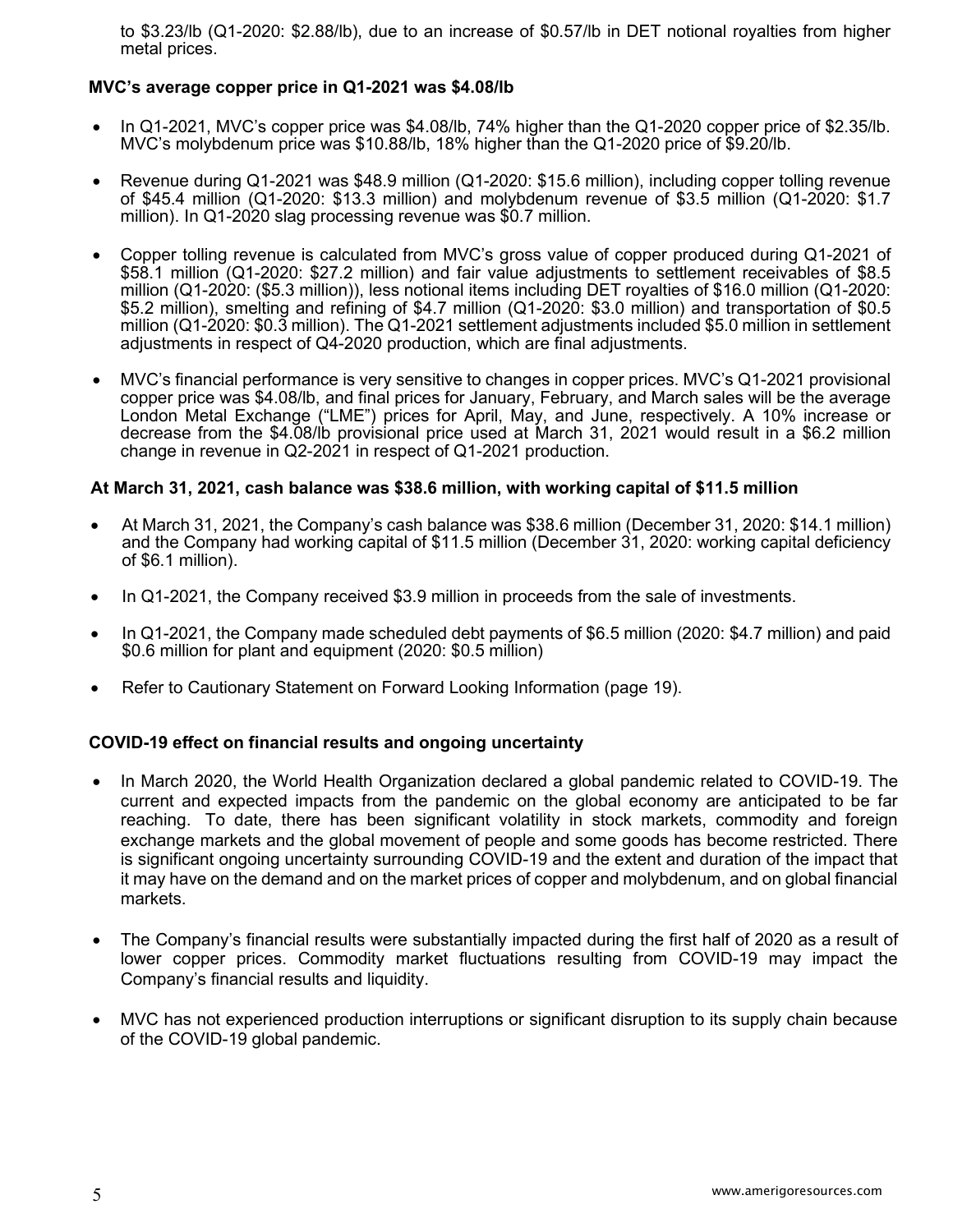# **SUMMARY OF FINANCIAL RESULTS Q1-2021 TO Q1-2020**

|                                                                                | Q1-2021<br>\$   | Q4-2020<br>\$   | Q3-2020<br>\$   | Q2-2020<br>\$   | Q1-2020            |
|--------------------------------------------------------------------------------|-----------------|-----------------|-----------------|-----------------|--------------------|
| Copper production, million pounds 1                                            | 15,501          | 16.449          | 14.685          | 12.965          | 12.080             |
| Copper deliveries, million pounds 1                                            | 15,109          | 15,904          | 14.963          | 13.698          | 11.822             |
| MVC's copper price (\$/lb)                                                     | 4.08            | 3.52            | 3.04            | 2.61            | 2.35               |
| Financial results (\$ thousands)                                               |                 |                 |                 |                 |                    |
| Revenue                                                                        |                 |                 |                 |                 |                    |
| Gross value of copper produced                                                 | 58,143          | 56,015          | 44,306          | 33,333          | 27,180             |
| Adjustments to fair value of settlement receivables                            | 8,530<br>66,673 | 5,346<br>61,361 | 5,937<br>50,243 | 1,426<br>34,759 | (5, 332)<br>21,848 |
| Notional items deducted from gross value of copper produced:                   |                 |                 |                 |                 |                    |
| DET royalties - copper                                                         | (15,991)        | (12, 355)       | (9,839)         | (6, 150)        | (5, 192)           |
| Smelting and refining                                                          | (4, 762)        | (4,905)         | (4, 480)        | (4,257)         | (3,023)            |
| Transportation                                                                 | (519)           | (511)           | (478)           | (444)           | (318)              |
| Copper tolling revenue                                                         | 45,401          | 43,590          | 35,446          | 23,908          | 13,315             |
| Slag revenue                                                                   |                 |                 |                 |                 | 668                |
| Molybdenum and other revenue                                                   | 3,506           | 3,598           | 2,109           | 2,138           | 1,655              |
|                                                                                | 48,907          | 47,188          | 37,555          | 26,046          | 15,638             |
| Tolling and production costs                                                   |                 |                 |                 |                 |                    |
| Tolling and production costs                                                   | (23, 834)       | (25, 376)       | (22, 587)       | (20, 740)       | (18, 459)          |
| Depreciation and amortization                                                  | (4,376)         | (4,350)         | (4,270)         | (4,338)         | (4,736)            |
| Administration                                                                 | (1,262)         | (1,227)         | (1, 448)        | (1,053)         | (1, 112)           |
| DET royalties - molybdenum                                                     | (557)           | (506)           | (267)           | (310)           | (262)              |
|                                                                                | (30, 029)       | (31, 459)       | (28, 572)       | (26, 441)       | (24, 569)          |
| Gross profit (loss)                                                            | 18,878          | 15,729          | 8,983           | (395)           | (8,931)            |
| Other expenses                                                                 |                 |                 |                 |                 |                    |
| Derivative to related parties including                                        |                 |                 |                 |                 |                    |
| changes in fair value                                                          | (377)           | (1,359)         | (303)           | (2, 100)        | 3,742              |
| Salaries, management and professional fees                                     | (758)           | (950)           | (457)           | (354)           | (436)              |
| Office and general expenses                                                    | (401)           | (88)            | (115)           | (51)            | (255)              |
| Share-based payment compensation                                               | (89)            | (43)            | (32)            | (29)            | (10)               |
|                                                                                | (1, 248)        | (1,081)         | (604)           | (434)           | (701)              |
| Foreign exchange (loss) gain                                                   | (489)           | 1,013           | (86)            | (396)           | 960                |
| Loss on inventory adjustments<br>Writedow n of obsolete equipment and supplies | (749)           | (2,376)         |                 |                 |                    |
| Other gains (losses)                                                           | 26              | (1)             | 71              | 14              | 35                 |
|                                                                                | (1, 212)        | (1, 364)        | (15)            | (382)           | 995                |
|                                                                                | (2, 837)        | (3,804)         | (922)           | (2,916)         | 4,036              |
| Operating profit (loss)                                                        | 16,041          | 11,925          | 8,061           | (3,311)         | (4, 895)           |
| Finance expense                                                                | (856)           | (719)           | (784)           | (904)           | (2,833)            |
| Income (loss) before income tax                                                | 15,185          | 11,206          | 7,277           | (4, 215)        | (7, 728)           |
| Income tax (expense) recovery                                                  | (4,260)         | (2,899)         | (1,889)         | 613             | 3,699              |
| Net income (loss)                                                              | 10,925          | 8,307           | 5,388           | (3,602)         | (4,029)            |
|                                                                                |                 |                 |                 |                 |                    |
| Earnings (loss) per share - basic                                              | 0.06            | 0.05            | 0.03            | (0.02)          | (0.02)             |
| Earnings (loss) per share - diluted                                            | 0.06            | 0.04            | 0.03            | (0.02)          | (0.02)             |
|                                                                                |                 |                 |                 |                 |                    |
| Unit tolling and production costs                                              | 1.99            | 1.91            | 1.91            | 1.93            | 2.32               |
| Cash cost $($/lb)^2$                                                           | 1.88            | 1.65            | 1.80            | 1.72            | 1.94               |
| Total cost $(\$/IB)^2$                                                         | 3.23            | 2.70            | 2.78            | 2.55            | 2.88               |
| Uses and sources of cash (\$thousands)                                         |                 |                 |                 |                 |                    |
| Operating cash flow before w orking capital changes                            | 20,040          | 19,757          | 10,738          | 2,785           | (4, 132)           |
| Net cash from (used in) operating activities                                   | 28,136          | 4,639           | 15,384          | 1,132           | (1,378)            |
| Cash from (used in) investing activities                                       | 3,289           | (977)           | (540)           | (810)           | (393)              |
| Cash used in financing activities                                              | (6,892)         | (446)           | (5,030)         | (403)           | (4, 779)           |
| Ending cash balance                                                            | 38,643          | 14,085          | 10,471          | 489             | 572                |

Notes:

<sup>1</sup> Includes production from fresh tailings, Cauquenes tailings and in Q1-2020, DET slag processing.

<sup>2</sup> Cash and total costs are non-GAAP measures. Refer to page 12 for the basis of reconciliation of these measures to tolling and production costs.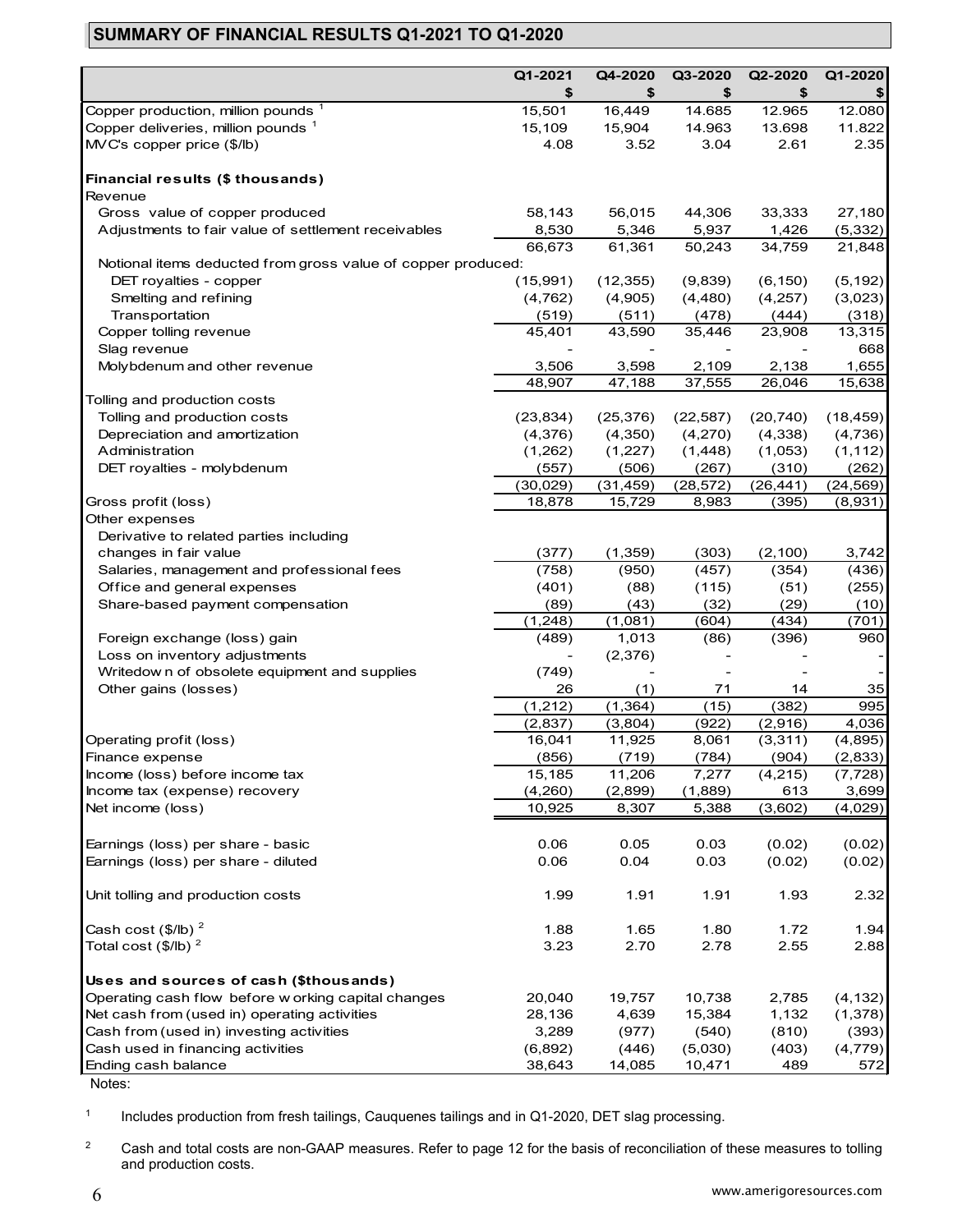A discussion on key quarterly variances (revenue and tolling and production costs) can be found on page 14.

# **OPERATING RESULTS**

Copper production in Q1-2021 was 15.5 million pounds (Q1-2020: 12.1 million pounds) and copper deliveries were 15.1 million pounds (Q1-2020: 11.8 million pounds).

With respect to fresh tailings, MVC's production increased to 7.0 million pounds of copper in Q1-2021 (Q1- 2020: 5.1 million pounds), due to higher throughput, higher grade, and a higher number of operating days as MVC's annual plant maintenance took place in Q1-2020, whereas in 2021 is scheduled to take place in Q3 when Covid-19 is expected to be less of a threat to the MVC workers. Recovery from fresh tailings was 19.3% in Q1-2021 (Q1-2020: 19.9%).

Production from Cauquenes was positively affected by higher throughput and a higher number of operating days, both as a result to the timing difference in the annual maintenance program at MVC mentioned before and due to additional days lost in Q1-2020 due to operational stoppages at MVC's water thickeners. Copper grade was lower than in Q1-2020. Recovery from Cauquenes was 33.1% in Q1-2021 (33.4% in Q1-2020).

MVC's average plant availability during Q1-2021 was 97.8%.

MVC continued to work during Q1-2021 in the plant optimization program started in 2020.

MVC's operations continued through Q1-2021 without any significant disruptions due to COVID-19.

Molybdenum production during Q1-2021 was 0.4 million pounds (Q1-2020: 0.2 million pounds).

Production results for Q1-2021 and Q1-2020 are included below:

| <b>PRODUCTION</b>                         | Q1-2021    | Q1-2020   |
|-------------------------------------------|------------|-----------|
| <b>FRESH TAILINGS</b>                     |            |           |
| Tonnes per day                            | 128,238    | 120,037   |
| Operating days                            | 90         | 78        |
| Tonnes processed                          | 11,541,378 | 9,306,854 |
| Copper grade (%)                          | 0.143%     | 0.125%    |
| Copper recovery                           | 19.3%      | 19.9%     |
| Copper produced (M lbs)                   | 7.03       | 5.13      |
| <b>CAUQUENES TAILINGS</b>                 |            |           |
| Tonnes per day                            | 55,457     | 43,763    |
| Operating days                            | 87         | 67        |
| Tonnes processed                          | 4,811,171  | 2,976,621 |
| Copper grade (%)                          | 0.242%     | 0.261%    |
| Copper recovery                           | 33.1%      | 33.4%     |
| Copper produced (M lbs)                   | 8.47       | 5.72      |
| <b>FRESH TAILINGS + CAUQUENES (M Ibs)</b> | 15.50      | 10.85     |
| <b>DET SLAG PROCESSING</b>                |            |           |
| Tonnes processed                          |            | 14,960    |
| Copper grade (%)                          |            | 4.6%      |
| Copper recovery                           |            | 80.0%     |
| Copper produced M (lbs)                   |            | 1.23      |
| <b>COPPER</b>                             |            |           |
| Total copper produced (M lbs)             | 15.50      | 12.08     |

## **2021 Production and Cash Cost Outlook**

In 2021, Amerigo expects to produce 60.9 M lbs of copper and 1.5 M lbs of molybdenum at a cash cost of \$1.92/lb. The Company's prior cash cost guidance (January 14, 2021) was \$1.79/lb and has increased due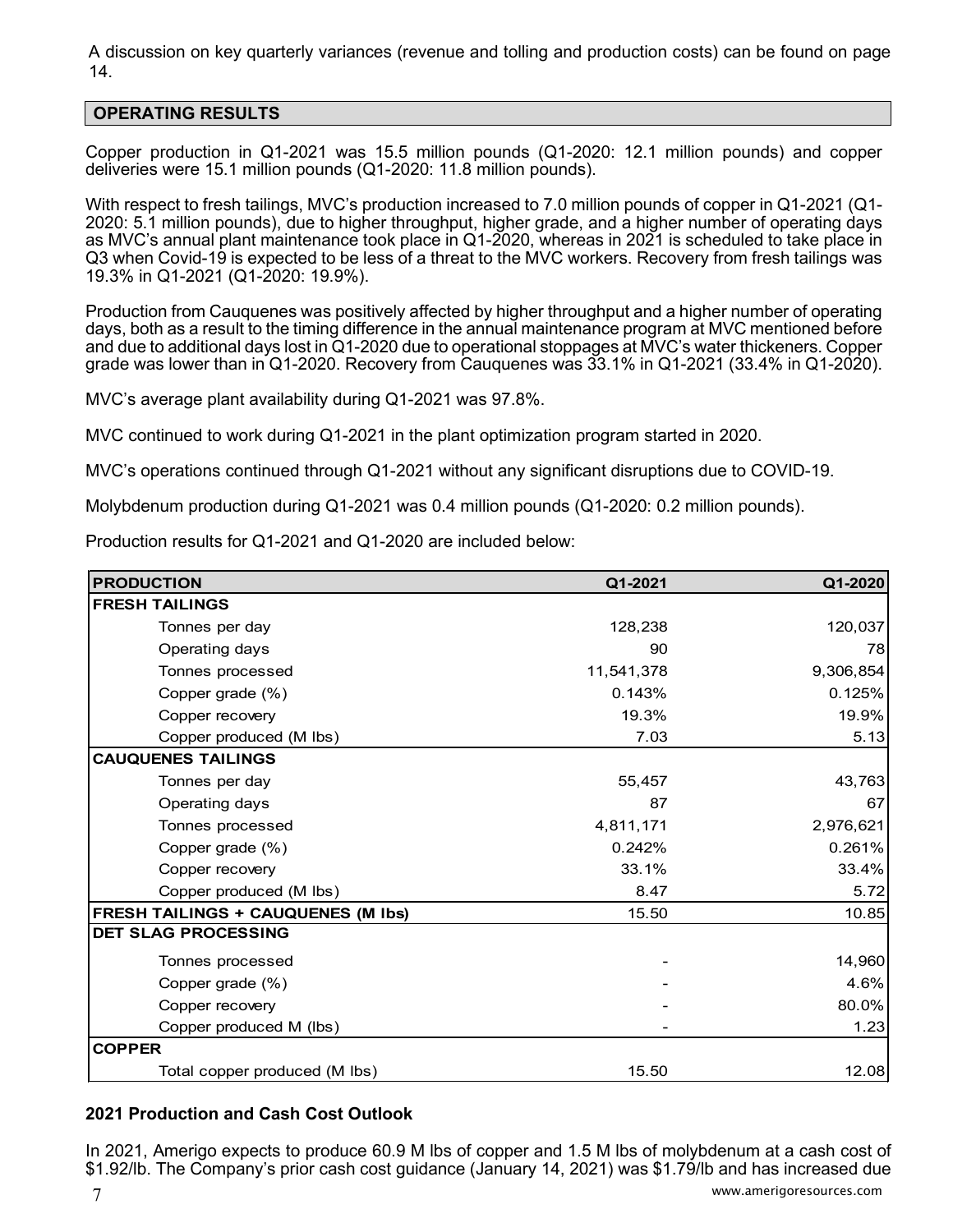to higher costs incurred to maximize operational continuity, such as plant maintenance (\$0.04/lb) and maintenance of Cauquenes processing equipment (\$0.02/lb), higher input costs such as grinding balls (\$0.03/lb) and reagents (\$0.02/lb) and higher environmental compliance costs (\$0.02/lb).

The following quarterly production breakdown is currently expected based on MVC's mine plan, including grade and projected recoveries in each quarter:

|                               | Q1-2021 | Q2-2021 | Q3-2021 | Q4-2021          | 2021 |
|-------------------------------|---------|---------|---------|------------------|------|
| Copper production (M lbs)     | 15.5    | 15.6    | 14.7    | 15.1             | 60.9 |
| Molybdenum production (M lbs) | 0.4     | 0.4     | 0.3     | 0.4              | 1.5  |
| Cash cost (\$/lb)             | .88     | .90     | 1.91    | .99 <sub>1</sub> | 1.92 |

Production in H1 is expected to be stronger than in H2 given that MVC and El Teniente's annual plant shutdown will take place in September and October. MVC anticipates losing 8 production days due to the annual plant maintenance shutdown.

MVC continues to work on additional plant optimization initiatives together with its technical consultant 911Metallurgy Corp., most of which are expected to be completed by the end of Q2-2021, with some of the work continuing into Q3-2021. The Company's 2021 production targets do not include any impact from this optimization work.

The Company's 2021 cash cost forecast in this MD&A assumes the following variables for Q2 to Q4-2021: market molybdenum price of \$10.50/lb and an exchange rate of the Chilean peso ("CLP") to the USD of \$705.

A 10% change in molybdenum price during Q2 to Q4 could have a \$0.01/lb impact on cash cost, and a 10% change on the CLP to USD foreign exchange rate during Q2 to Q4could have an annual impact of \$0.03/lb on cash cost.

#### **FINANCIAL RESULTS – Q1-2021**

Net income during Q1-2021 was \$10.9 million (Q1-2020: net loss of \$4.0 million), due to higher production and metal prices and \$5.0 million in positive fair value adjustments to Q4-2020 copper receivables.

#### **Revenue**

Revenue in Q1-2021 was \$48.9 million (Q1-2020: \$15.6 million).

| (Expressed in thousands)                                            | Q1-2021   | Q1-2020  |
|---------------------------------------------------------------------|-----------|----------|
|                                                                     |           |          |
| Average LME copper price per pound                                  | 3.85      | 2.56     |
| Gross value of copper produced                                      | 58,143    | 27,180   |
| Adjustments to fair value of settlement receivables $^1$            | 8,530     | (5, 332) |
|                                                                     | 66,673    | 21,848   |
| Notional items deducted from gross value of copper produced:        |           |          |
| DET royalties - copper                                              | (15, 991) | (5, 192) |
| Smelting and refining charges                                       | (4, 762)  | (3,023)  |
| Transportation                                                      | (519)     | (318)    |
| Copper tolling revenue                                              | 45,401    | 13,315   |
| Molybdenum revenue                                                  | 3,506     | 1,655    |
| Slag processing revenue                                             |           | 668      |
| Revenue                                                             | 48,907    | 15,638   |
| $\left \text{MVC's copper price } (\frac{1}{9}\text{/lb})^2\right $ | 4.08      | 2.35     |
| MVC's molybdenum price (\$/lb)                                      | 10.88     | 9.20     |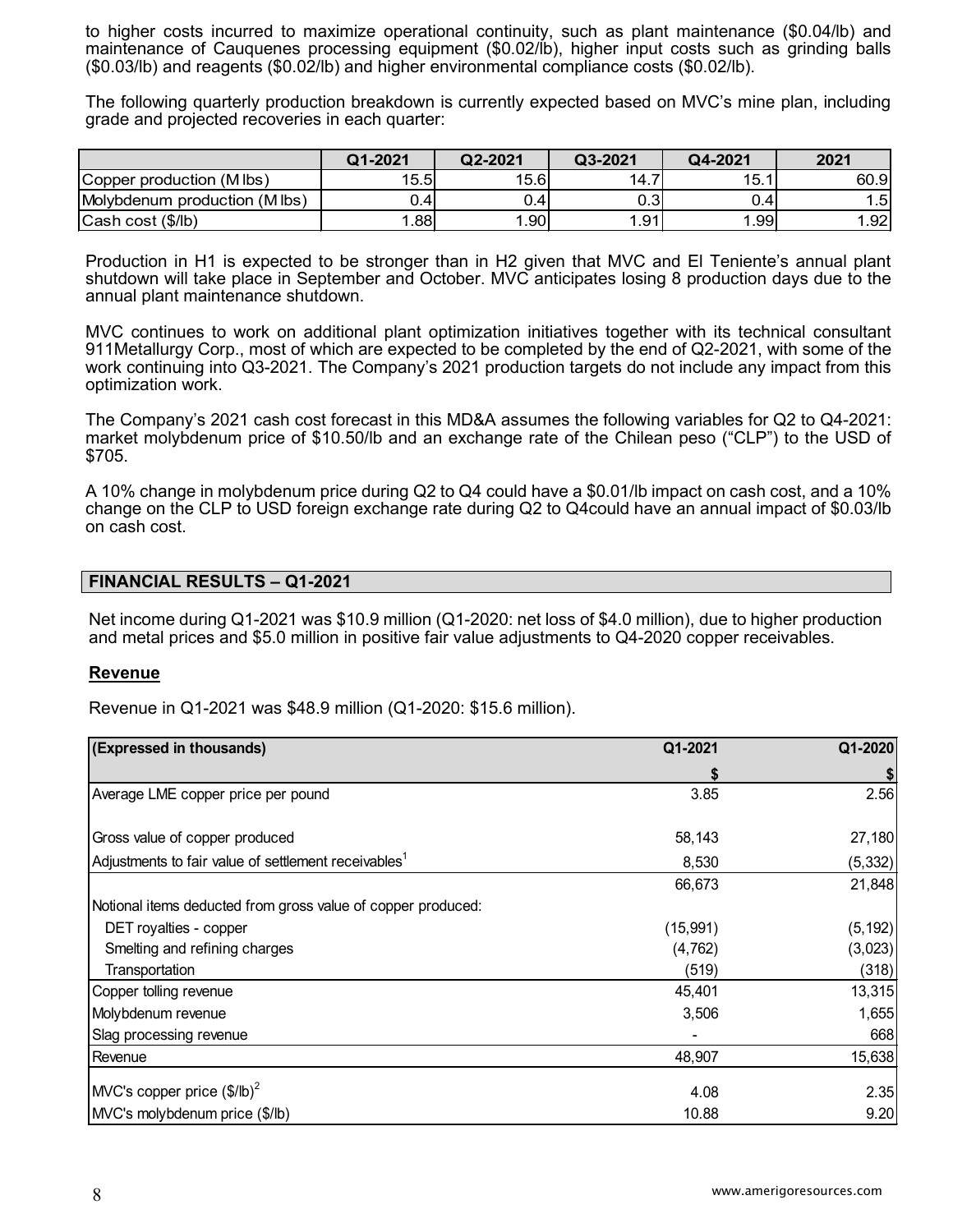Notes:

- 1. Of the \$8.5 million in adjustments to fair value of settlement receivables, \$5.0 million is in respect of Q4-2020 sales and \$3.5 million are in respect to Q1-2021 sales (Q1 2020 - \$3.1 million is in respect of Q4-2019 sales and \$2.2 million are in respect to Q1-2020).
- 2. MVC's copper price is the gross copper selling price after taking into account the same quarter sales settlement adjustments. Therefore, this amount can vary from the average LME copper price per pound.

MVC produces copper concentrates under a tolling agreement with DET. Title to the copper concentrates produced by MVC is retained by DET and MVC earns tolling revenue, calculated as the gross value of copper produced at applicable market prices, plus or minus adjustments to the fair value of settlement receivables, net of notional items (DET copper royalties, treatment and refining charges and transportation costs).

Copper revenue is billed weekly based on the tolling activity of the preceding week, which is measured by the production of copper concentrates. Additional billings are done on a monthly basis based on the tolling activity for the full month, less weekly billings, and to bill for pricing term differences, as disclosed in the following paragraph.

MVC's compensation is determined in accordance with annual industry benchmarks for pricing terms and smelting and refining charges. In 2021, it is based on the average LME copper price for the third month following delivery of copper concentrates produced under the tolling agreement (M+3). Accordingly, final pricing for copper produced by MVC is determined based on the average LME copper price of the third month following delivery of copper, and final prices for January, February, and March sales will be the average London Metal Exchange ("LME") prices for April, May, and June respectively. This variable difference gives rise to a derivative, changes in the fair value of which are recognized in revenue as settlement receivables.

At March 31, 2021, the provisional copper price used by MVC was \$4.08/lb. Financial performance is very sensitive to changes in copper prices. For example, a 10% increase or decrease from the \$4.08/lb price would result in a \$6.2 million change in copper tolling revenue in Q2-2021.

DET royalties on copper production are a notional item deducted from MVC's gross value of copper produced. In Q1-2021, DET notional copper royalties were \$16.0 million (Q1-2020: \$5.2 million) due to higher copper prices.

We disclose the terms for DET notional copper royalties and molybdenum royalties under Agreements with Codelco's DET (page 16).

Molybdenum produced by MVC is predominantly sold under a written sales agreement with Molymet. Revenue is billed monthly based on the amount of concentrates delivered during the preceding month. Molymet can elect different pricing terms monthly. For January, February, and March 2021, the pricing term elected was M+4 in respect of the average Platt's molybdenum dealer oxide price of the month of sale. This variable difference also gives rise to a derivative, which is valued at fair value through profit or loss.

In Q1-2021, MVC's molybdenum sales price was \$10.88/lb (Q1-2020: \$9.20/lb). At March 31, 2021, molybdenum sales were provisionally priced at \$11.75/lb. A 10% increase or decrease in this price would result in price-driven revenue settlement adjustments of \$0.4 million.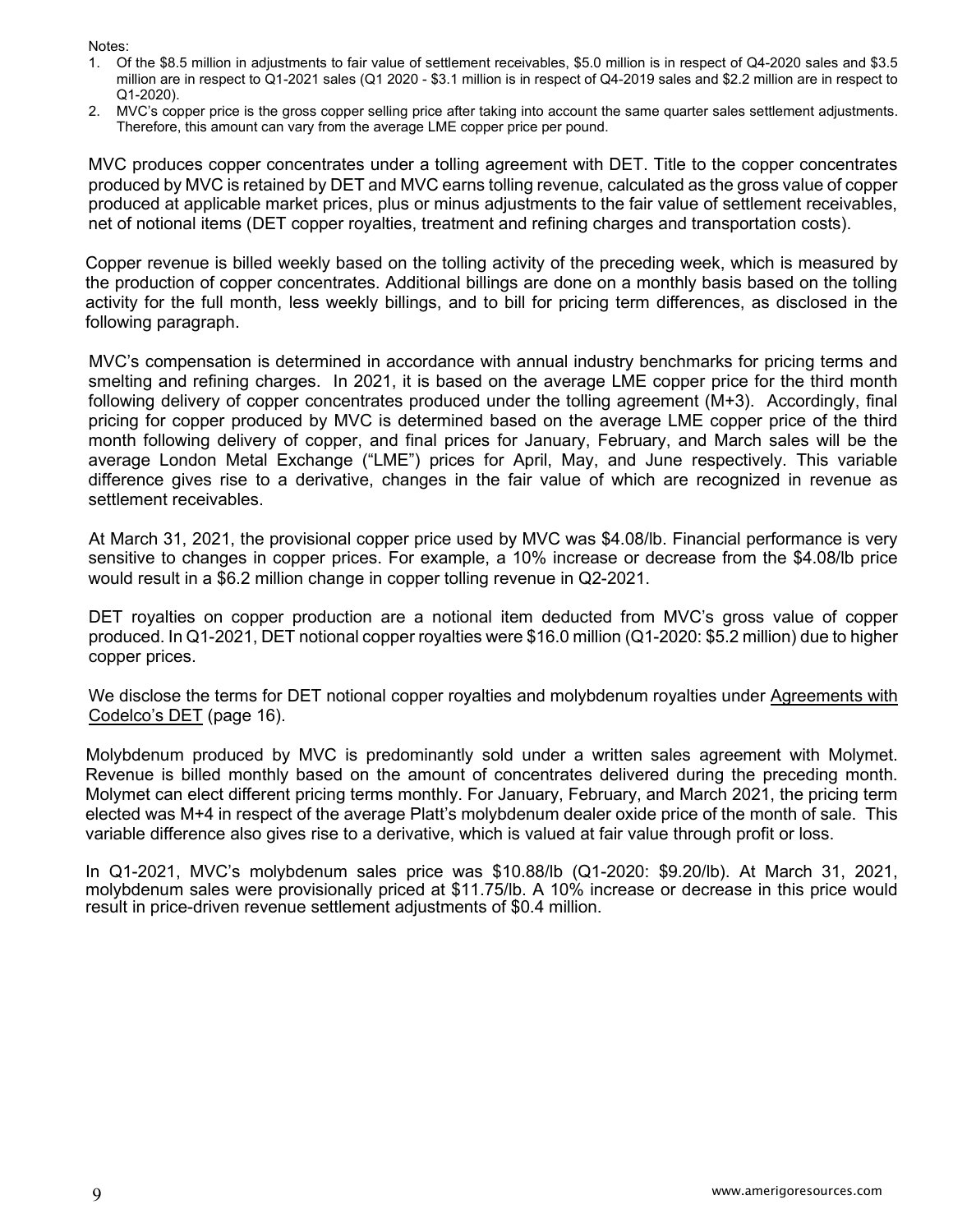# **Tolling and Production Costs**

| (Expressed in thousands)                            | Q1-2021 | Q1-2020 |
|-----------------------------------------------------|---------|---------|
|                                                     |         |         |
| Direct tolling and production costs                 |         |         |
| Power costs                                         | 8,046   | 5,666   |
| Direct labour                                       | 3,298   | 2,275   |
| Lime costs                                          | 2,069   | 1,796   |
| Grinding media                                      | 2,530   | 1,353   |
| Other direct tolling / production costs             | 7,891   | 7,369   |
|                                                     | 23,834  | 18,459  |
| Depreciation and amortization                       | 4,376   | 4,736   |
| Administration                                      | 1,262   | 1,112   |
| DET royalties - molybdenum                          | 557     | 262     |
| Tolling and production costs                        | 30,029  | 24,569  |
| Unit tolling and production costs (\$/lb delivered) | 1.99    | 2.32    |

During Q1-2021, power costs increased by \$2.4 million or 42% compared to Q1-2020 due to a 40% increase in power consumption at MVC. Power costs in Q1-2021 were \$0.0928/kWh (Q1-2020: \$0.0913/kWh).

During Q1-2021, labour increased by \$1.0 million compared to Q1-2020 mostly due to a stronger CLP as well as a \$0.5 million collective agreement signing bonus paid to MVC's supervisors on renewal of a 3-year agreement in January 2021.

The average CLP in Q1-2021 was 10% stronger than the average CLP in Q1-2020.

Lime and grinding media increased due to higher consumption associated with higher production.

In aggregate, other direct tolling costs increased by \$0.5 million in Q1-2021 due to an increase of \$0.9 million in molybdenum production costs (from higher molybdenum production), an increase in process control, environmental and safety costs of \$0.9 million and increases in both maintenance and historic tailings extraction. This increase in costs was offset by a decrease in inventory adjustments of \$1.9 million.

| (Expressed in thousands)                      | Q1-2021 | Q1-2020 |
|-----------------------------------------------|---------|---------|
|                                               | \$      |         |
| Other direct tolling costs                    |         |         |
| Maintenance, excluding labour                 | 2,150   | 2,028   |
| Historic tailings extraction                  | 1,774   | 1,384   |
| Molybdenum production costs                   | 2,173   | 1,303   |
| Industrial water                              | 910     | 1,182   |
| Subcontractors, support services              | 634     | 514     |
| Copper reagents                               | 950     | 447     |
| Process control, environmental and safety     | 1,311   | 404     |
| Direct slag processing costs                  |         | 328     |
| Filtration and all other direct tolling costs | 297     | 218     |
| Inventory adjustments                         | (2,308) | (439)   |
|                                               | 7,891   | 7,369   |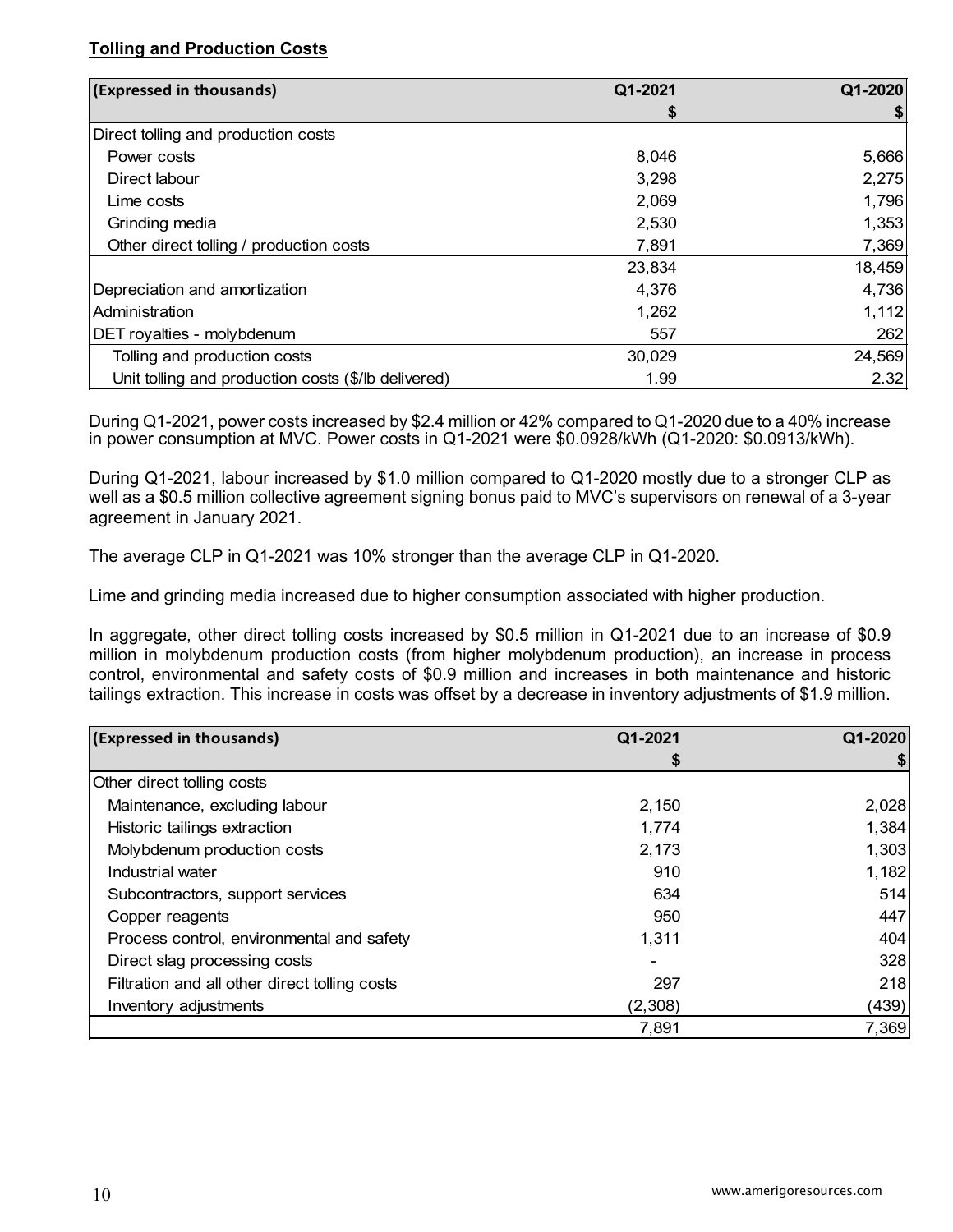| (S/lb Cu)                                     | Q1-2021 | Q1-2020 |
|-----------------------------------------------|---------|---------|
| Other direct tolling costs                    |         |         |
| Maintenance, excluding labour                 | 0.15    | 0.18    |
| Historic tailings extraction                  | 0.11    | 0.13    |
| Molybdenum production costs                   | 0.14    | 0.12    |
| Industrial water                              | 0.06    | 0.11    |
| Subcontractors, support services              | 0.04    | 0.05    |
| Copper reagents                               | 0.06    | 0.04    |
| Process control, environmental and safety     | 0.08    | 0.04    |
| Direct slag processing costs                  | 0.00    | 0.03    |
| Filtration and all other direct tolling costs | 0.02    | 0.02    |
| Inventory adjustments                         | (0.15)  | (0.04)  |
|                                               | 0.51    | 0.68    |

Depreciation and amortization in Q1-2021 were \$4.4 million (Q1-2020: \$4.7 million).

Administration expenses during Q1-2021 were \$1.3 million (Q1-2020: \$1.1 million) due to higher costs, partially associated with a stronger CLP.

#### **Other Gains and Expenses**

Other losses of \$2.8 million in Q1-2021 (Q1-2020: other gains of \$4.0 million) are costs not related to MVC's production operations and include:

- General and administration expenses of \$1.2 million (Q1-2020: \$0.7 million) including salaries, management and professional fees of \$0.8 million (Q1-2020: \$0.4 million), office and general expenses of \$0.4 million (Q1-2020: \$0.2 million) and share-based payments of \$0.1 million (Q1-2020: \$0.1 million).
- A \$0.4 million loss associated with the derivative to related parties (Q1-2020: gain of \$3.7 million), including actual amounts paid or accrued to related parties of \$0.3 million (Q1-2020: \$0.2 million) and an increase in the derivative's fair value of \$0.1 million (Q1-2020: decrease of \$3.9 million). The decrease in the prior year was a result of a sharp increase in discount rates used to compute the fair value of the derivative.
- Other losses of \$1.2 million (Q1-2020: other gains of \$1.0 million). In Q1-2021 a write-down of obsolete equipment and supplies was taken in the amount of \$0.7 million. There was also a foreign exchange loss recorded for \$0.5 million during Q1-2021 (Q1-2020: gain of \$1.0 million).

The Company's finance expense in Q1-2021 was \$0.9 million (Q1-2020: \$2.8 million) which includes interest on loans, leases, and bank charges of \$1.1 million (Q1-2020: \$1.1 million) and positive fair value changes on an interest rate swap ("IRS") of \$0.2 million (Q1-2020: negative fair value changes of \$1.7 million).

Income tax expense in Q1-2021 was \$4.3 million, almost fully in connection with deferred income tax. In Q1-2020 the Company posted an income tax recovery of \$3.7 million.

Deferred income tax recovery or expense results from the changes to deferred income tax liabilities, arising predominantly from the differences between the book and tax values of MVC's property, plant and equipment. Deferred tax liabilities do not represent income tax payable.

#### **Cash Cost and Total Cost**

Cash cost and total cost are non-GAAP measures prepared on a basis consistent with the industry standard Brook Hunt definitions.

The Company believes that these measures provide additional information to evaluate corporate performance. Management also uses these measures to monitor internal performance and to plan and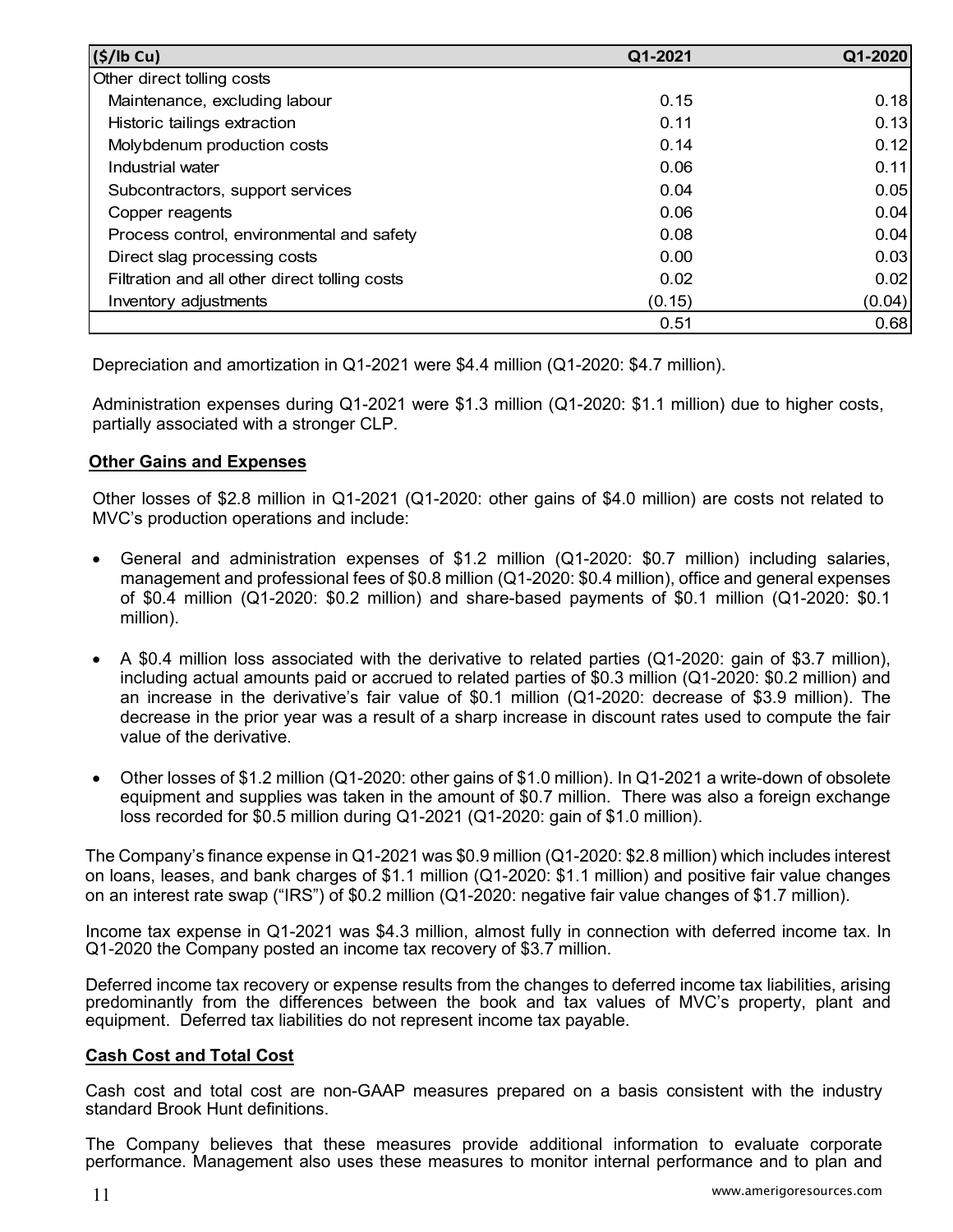assess the overall effectiveness and efficiency of Amerigo's operations. These performance measures do not have any standardized meaning within IFRS and, therefore, amounts presented may not be comparable to similar measures presented by other mining companies. These performance measures should not be considered in isolation or as a substitute for measures of performance within IFRS.

A reconciliation of tolling and production costs to cash cost and total cost in Q1-2021 and Q1-2020 is presented below:

| (Expressed in thousands)                      | Q1-2021   | Q1-2020  |
|-----------------------------------------------|-----------|----------|
|                                               | S         | \$       |
| Tolling and production costs                  | 30,029    | 24,569   |
| Add (deduct):                                 |           |          |
| DET notional royalties - copper               | 15,991    | 5,192    |
| Smelting and refining charges                 | 4,762     | 3,023    |
| <b>Transportation costs</b>                   | 519       | 318      |
| Inventory adjustments                         | 2,308     | 439      |
| By-product credits                            | (3,506)   | (2, 323) |
| Total cost                                    | 50,103    | 31,218   |
| Deduct:                                       |           |          |
| DET notional royalties - copper               | (15,991)  | (5, 192) |
| DET royalties - molybdenum                    | (557)     | (262)    |
|                                               | (16, 548) | (5, 454) |
| Depreciation and amortization                 | (4,376)   | (4, 736) |
| Cash cost                                     | 29,179    | 21,028   |
| Pounds of copper tolled (fresh and Cauquenes) | 15.50     | 10.85    |
| Cash cost (\$/lb)                             | 1.88      | 1.94     |
| Total cost (\$/lb)                            | 3.23      | 2.88     |

The Company's trailing quarterly cash costs (\$/lb of copper produced) were:

| (\$/lb of copper produced) | Q1-2021 | Q4-2020 | Q3-2020 | Q2-2020 | Q1-2020 |
|----------------------------|---------|---------|---------|---------|---------|
| <b>Power costs</b>         | 0.52    | 0.50    | 0.54    | 0.51    | 0.52    |
| Smelting & refining        | 0.31    | 0.30    | 0.31    | 0.33    | 0.28    |
| Lime                       | 0.13    | 0.13    | 0.14    | 0.12    | 0.17    |
| Grinding media             | 0.16    | 0.14    | 0.13    | 0.15    | 0.12    |
| <b>Administration</b>      | 0.08    | 0.06    | 0.10    | 0.08    | 0.10    |
| Transportation             | 0.03    | 0.03    | 0.03    | 0.03    | 0.03    |
| <b>Other direct costs</b>  | 0.88    | 0.72    | 0.68    | 0.66    | 0.93    |
| By-product credits         | (0.23)  | (0.23)  | (0.14)  | (0.16)  | (0.21)  |
| Cash Cost                  | \$1.88  | \$1.65  | \$1.80  | \$1.72  | \$1.94  |

The Company's trailing quarterly total costs (\$/lb of copper produced) were:

| (\$/lb of copper produced)       | Q1-2021 | Q4-2020 | Q3-2020 | Q2-2020 | Q1-2020 |
|----------------------------------|---------|---------|---------|---------|---------|
| Cash cost                        | 1.88    | 1.65    | 1.80    | 1.72    | 1.94    |
| DET notional royalites/royalties | 1.07    | 0.78    | 0.69    | 0.50    | 0.50    |
| Amortization/depreciation        | 0.28    | 0.27    | 0.29    | 0.33    | 0.44    |
| <b>Total Cost</b>                | \$3.23  | \$2.70  | \$2.78  | \$2.55  | \$2.88  |

Total cost in Q1-2021 was \$3.23/lb (Q1-2020: \$2.88/lb), due to a \$0.57/lb increase in DET notional royalties from higher metal prices mitigated by a \$0.06/lb decrease in cash cost and a \$0.16/lb decrease in depreciation.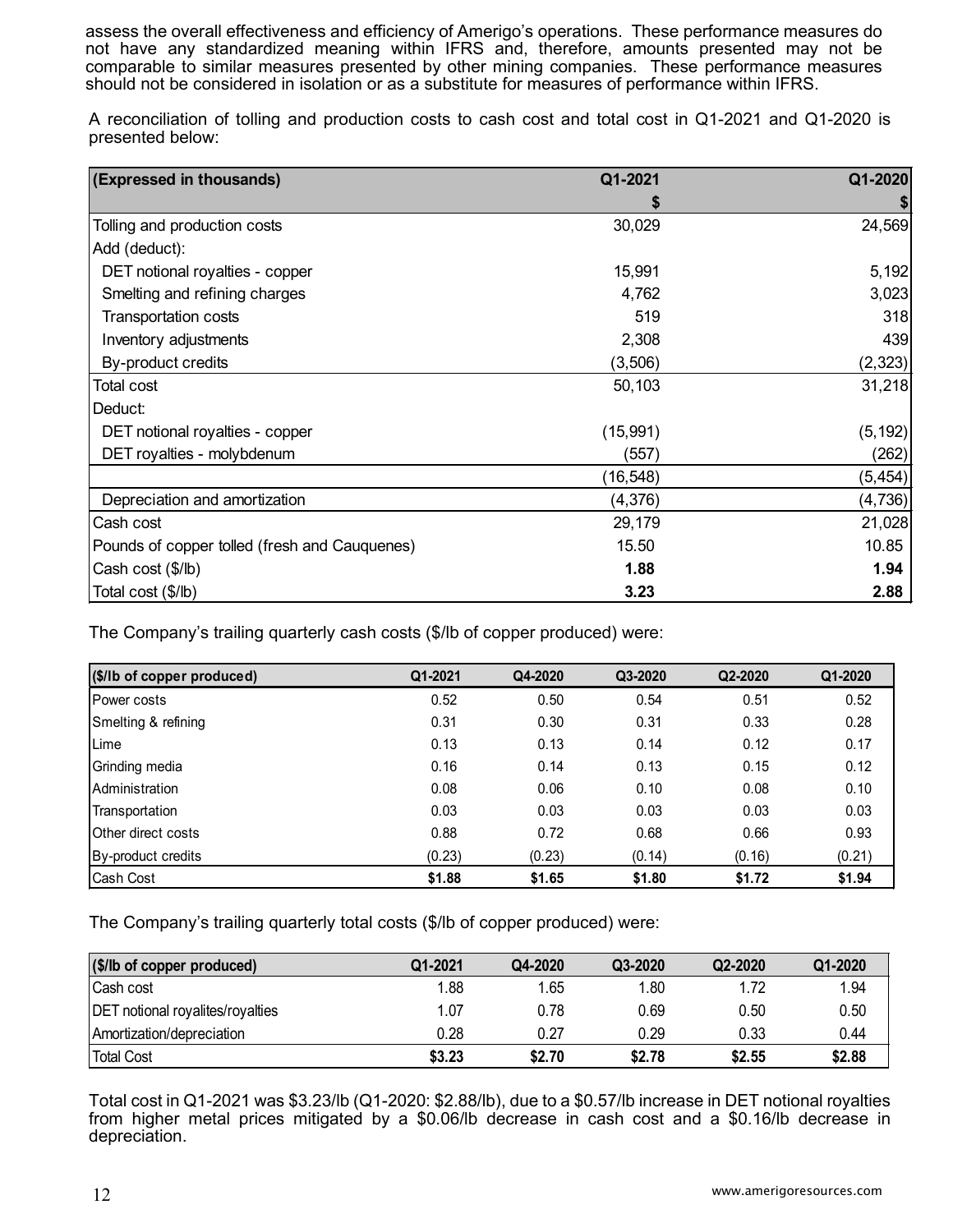# **COMPARATIVE PERIODS**

Amerigo's quarterly financial statements are reported under IFRS applicable to interim financial reporting.

The following tables provide highlights from Amerigo's financial statements of quarterly results for the past eight quarters.

|                               | Q1-2021 | Q4-2020 | Q3-2020 | Q2-2020 |
|-------------------------------|---------|---------|---------|---------|
|                               |         |         |         |         |
|                               |         |         |         |         |
| Total revenue (thousands)     | 48,907  | 47,188  | 37,555  | 26,046  |
| Net income (loss) (thousands) | 10,925  | 8,307   | 5,388   | (3,602) |
| EPS (LPS)                     | 0.06    | 0.05    | 0.03    | (0.02)  |
| Diluted EPS (LPS)             | 0.06    | 0.04    | 0.03    | (0.02)  |

|                               | Q1-2020 | Q4-2019 | Q3-2019 | Q2-2019  |
|-------------------------------|---------|---------|---------|----------|
|                               |         |         | S       |          |
|                               |         |         |         |          |
| Total revenue (thousands)     | 15,638  | 35,474  | 33,900  | 22,692   |
| Net (loss) income (thousands) | (4,029) | 633     | (2,083) | (6, 564) |
| $ $ (LPS) EPS                 | (0.02)  |         | (0.01)  | (0.04)   |
| Diluted (LPS) EPS             | (0.02)  |         | (0.01)  | (0.04)   |

Quarterly revenue variances result mostly from higher or lower copper deliveries (a factor of quarterly production), MVC's copper price (a factor of market prices) and adjustments to the fair value of settlement receivables.

The Company's revenues are highly sensitive to these variables, as summarized below:

|                                      | Q1-2021 | Q4-2020 | Q3-2020 | Q2-2020 | Q1-2020 | Q4-2019 | Q3-2019 | Q2-2019 |
|--------------------------------------|---------|---------|---------|---------|---------|---------|---------|---------|
| Copper sales/deliveries <sup>1</sup> | 15.1    | 15.9    | 15.0    | 13.7    | 11.8    | 15.5    | 16.6    | 13.4    |
| MVC's copper price                   | 4.08    | 3.52    | 3.04    | 2.61    | 2.35    | 2.76    | 2.62    | 2.67    |
| Settlement adjustments <sup>2</sup>  | 5.04    | 5.35    | 4.77    | (1.00)  | (3.01)  | 1.04    | (0.55)  | 1.72)   |

Notes:<br><sup>1</sup> Million pounds of copper sold under tolling agreements with DET.

 $12$  Million pounds of copper settlement receivables from prior quarters, expressed in millions of dollars.

During Q2-2019, copper deliveries were substantially lower than in preceding quarters as a result of low plant recoveries, resulting from MVC's mining plan sequence. Copper prices in Q1-2019 were stronger than in the second half of 2018, but in Q2-2019 declined again resulting in \$1.7 million in negative price adjustments. In Q3-2019, copper prices continued to decline but the quarter-to-quarter decline was substantially lower than in the preceding quarter, resulting in lower negative settlement adjustments. Deliveries improved due to higher production. In Q4-2019, the copper price recovered, and the Company had positive settlement adjustments of \$1.0 million, but deliveries were lower than in Q3-2019. In Q1- 2020, copper deliveries declined as a result of lower production driven by MVC's water preservation efforts due to drought conditions in central Chile and low plant recoveries. Additionally, copper prices dropped sharply due to the global pandemic, affecting quarterly revenue and resulting in \$3.0 million in negative adjustments to prior quarter sales. In Q1-2020, copper deliveries declined because of lower production driven by MVC's water preservation efforts due to drought conditions in central Chile and low plant recoveries. Additionally, copper prices dropped sharply due to the COVID-19 global pandemic, affecting quarterly revenue, and resulting in \$3.0 million in negative adjustments to prior quarter sales. In Q2-2020, revenue was positively impacted by a recovery in copper prices, an increase in copper delivered during the quarter and reduced final copper adjustments to prior quarter sales. In Q3-2020, Q4-2020, and Q1- 2021, revenue was again positively impacted by both an increase in copper prices and an increase in copper delivered during the quarter.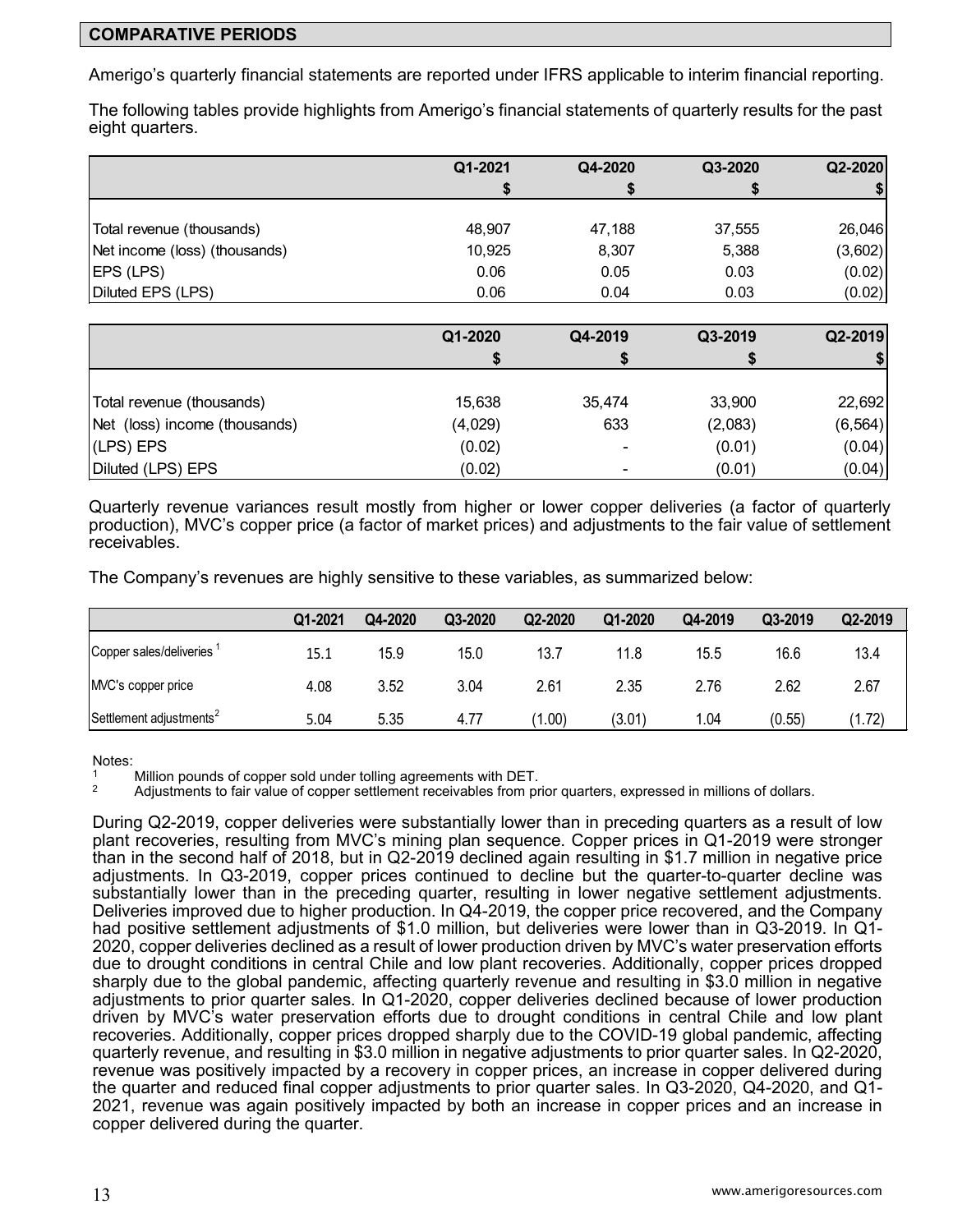In addition to revenue variances, the Company's quarterly results in the most recent eight quarters were also affected by higher or lower cost of sales:

|                                       | Q1-2021 | Q4-2020 | Q3-2020 | Q2-2020 | Q1-2020 | Q4-2019 | Q3-2019 | Q2-2019 |
|---------------------------------------|---------|---------|---------|---------|---------|---------|---------|---------|
| Tolling and production costs          | 30.29   | 31.46   | 28.57   | 26.44   | 24.57   | 31.95   | 32.89   | 28.79   |
| Unit tolling and production $\cosh^2$ | .99     | .91     | .91     | .93     | 2.32    | 2.07    | .99     | 2.08    |

Notes:

 $\frac{1}{2}$  Million of dollars.<br><sup>2</sup> Tolling and production costs divided over pounds of copper delivered.

Tolling and production costs are affected by production levels, input costs (particularly power, lime and grinding media costs) and the depreciation or appreciation of the CLP to the U.S. dollar. In Q2-2019, inventory variations increased tolling and production costs by \$3.5 million compared to the preceding quarter. In Q3-2019, total tolling and production costs increased due to higher deliveries which in turn resulted in lower unit costs. In Q4-2019, tolling and production costs included \$2.3 million in signing bonuses paid to MVC workers, increasing unit costs as there was no higher output associated with this cost. Tolling and production costs declined in Q1-2020 due to a lower contractual power cost and other cost mitigation initiatives, but unit costs increased due to lower production levels in the quarter. In Q2-2020, total tolling and production costs increased due to higher production levels but decreased on a unit cost basis. In Q3-2020 and Q4-2020, total tolling and production costs increased due to higher production levels but decreased on a unit cost basis. In Q1-2021, total tolling and production costs decreased, but due to a decrease in production during the quarter, the unit cost increased.

# **FINANCIAL POSITION AND BORROWINGS**

#### **Cash Flow From Operating Activities**

In Q1-2021, the Company generated cash from operating activities of \$28.1 million (Q1-2020: negative net cash from operating activities of \$1.4 million). Excluding the effect of changes in working capital accounts, the Company generated cash from operating activities during Q1-2021 of \$20.0 million (Q1-2020: negative net cash of \$4.1 million).

The Company operates in a cyclical industry with cash flow generating capacity closely correlated to market copper prices.

At March 31, 2021, the provisional copper price used by MVC was \$4.08/lb. Financial performance is very sensitive to changes in copper prices. For example, a 10% increase or decrease from the \$4.08/lb price would result in a \$6.2 million change in copper tolling revenue in Q2-2021.

#### **Cash Flow From Investing Activities**

In Q1-2021, the Company received \$3.9 million from the sale of investments which were non-core investments, and which had experienced an increase in fair market value.

In Q1-2021, the Company made Capex payments of \$0.6 million (Q1-2020: \$0.5 million).

## **Cash Flow Used in Financing Activities**

In Q1-2021, the Company made debt repayments of \$6.5 million (Q1-2020: \$4.7 million) and made lease repayments of \$0.3 million (Q1-2020: \$0.2 million).

In Q1-2020 the Company received \$0.1 million in proceeds from various exercises of stock options. In Q1- 2021 no proceeds were received from stock options exercised as they were exercised on a cashless basis.

#### **Financial Position**

At March 31, 2021, the Company held cash and cash equivalents of \$38.6 million (December 31, 2020: \$14.1 million), with a working capital of \$11.5 million (December 31, 2020: a working capital deficiency of \$6.1 million).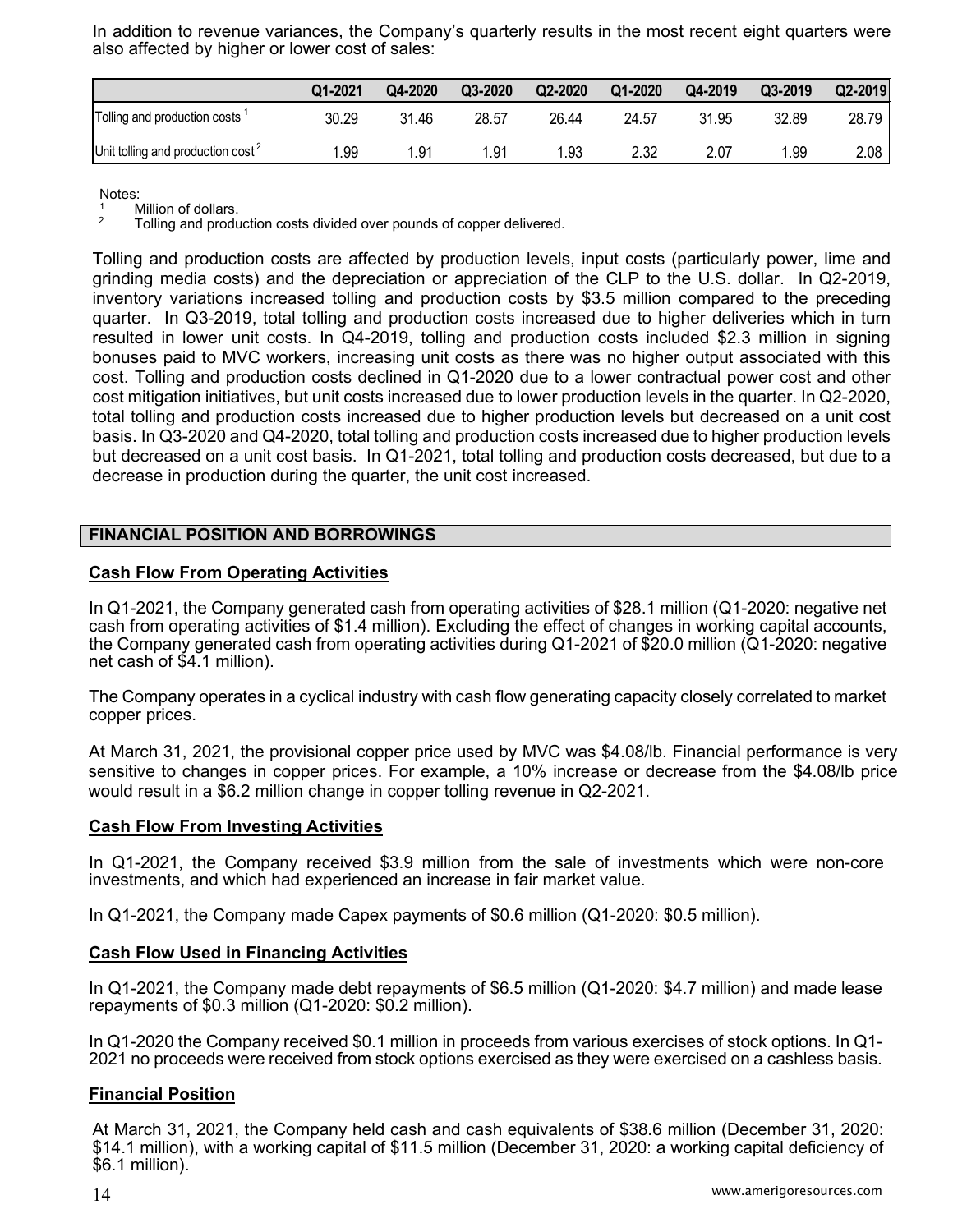# **Borrowings**

| (Expressed in thousands)             | March 31, | December 31, |
|--------------------------------------|-----------|--------------|
|                                      | 2021      | 2020         |
|                                      |           |              |
| Consolidated bank loan               | 41,484    | 46,463       |
| <b>DET</b> deferred settlements loan | 5,505     | 7,305        |
|                                      | 46.989    | 53,768       |
| Comprise:                            |           |              |
| Current portion of long-term debt    | 14,894    | 17,059       |
| Long-term debt                       | 32,095    | 36,709       |

On March 25, 2015, MVC obtained a \$64.4 million loan facility from Scotiabank Chile ("Scotiabank") and Export Development Canada ("EDC") to finance the Cauquenes Phase One expansion (the "Cauquenes Phase One Loan"). The Cauquenes Phase One Loan had a maximum repayment term of six years consisting of twelve equal semi-annual principal payments of \$5.4 million which commenced on June 30, 2016.

On August 3, 2017, MVC obtained a \$35.3 million facility (the "Cauquenes Phase Two Loan") from Scotiabank and EDC to finance the Cauquenes Phase Two expansion. The Cauquenes Phase Two Loan had a maximum repayment term of three years consisting of six equal semi-annual principal payments of \$5.9 million which commenced on June 30, 2019.

On September 26, 2019, MVC completed a refinance of the Cauquenes Phase One and Phase Two loans, which at the time of refinance had an outstanding principal of \$56.3 million and accrued interest of \$0.8 million. Under the refinance provisions, the principal outstanding on the Cauquenes loans was structured as a four-year senior secured term loan facility (the "Consolidated Bank Loan") of \$56.3 million, provided jointly by Scotiabank and EDC.

The Consolidated Bank Loan has a repayment term of 4 years to September 26, 2023. MVC may make early repayments without penalty in accordance with the provisions of the debt agreement. Seven semiannual installments of \$4.7 million must be made starting together with accrued interest. The first, second and third installments were paid on March 26, 2020, September 28, 2020 and March 26, 2021. A final installment of \$23.5 million plus accrued interest is to be made on September 26, 2023. Any prepayments made during the term of the loan will reduce the amount due on the final installment.

On closing of the refinance, MVC paid \$0.8 million in interest accrued on the Cauquenes loans, an interest rate swap ("IRS") break fee of \$0.3 million and bank commissions of \$1.2 million.

Interest on the Consolidated Bank Loan is synthetically fixed through an IRS, accounted for at fair value through profit or loss, at a rate of 5.70% per annum for 80% of the facility. The remaining 20% of the facility is subject to a variable rate based on the US Libor six-month rate, which on March 31, 2021 was 3.0595% per annum. The IRS has a term to September 26, 2023.

The balance of the Consolidated Bank Loan (net of transaction costs) at March 31, 2021 was \$41.5 million (December 31, 2020: \$46.5 million).

MVC has provided security on the Consolidated Bank Loan in the form of a charge on all of MVC's assets.

MVC is required to meet four bank covenants: current ratio (requirement of 1.25), tangible net worth (requirement of \$125.0 million), debt service coverage ratio (requirement of 1.2) and debt/EBITDA ratio (requirement of less than 3), measured semi-annually on March 31 and September 30. On March 31, 2021, MVC did not meet the current ratio bank covenant, however, prior to March 31, 2021 MVC received waivers from Scotiabank and EDC in respect of the current ratio covenant compliance.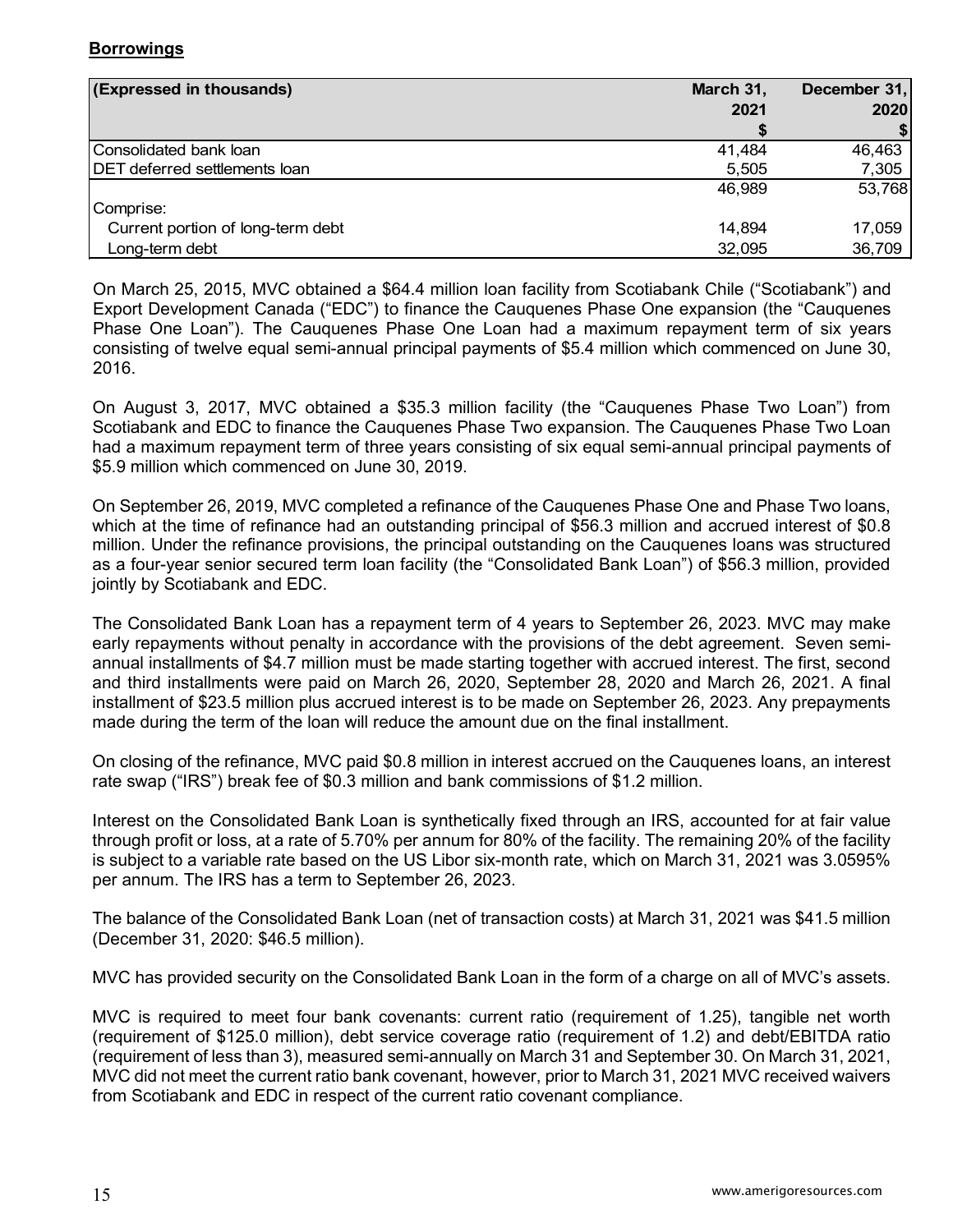MVC is also required to have a Debt Service Reserve Account ("DSRA") which must be used to: (i) pay the principal and interest of bank loans and amounts owing under the IRS if MVC has insufficient funds to make these payments and (ii) fund MVC's operating expenses. If it becomes necessary to fund MVC's operations with funds from the DSRA, MVC will need to replenish the DSRA at each month's end with funds necessary to maintain a balance equal to one hundred percent of the sum of the principal, interest and IRS that are payable in the following six months. At March 31, 2021, MVC held DSRA funds in the required amount of \$6.1 million.

## **Molybdenum Plant Expansion Lease**

In 2018, MVC entered into a lease of 201,903 Chilean Unidades de Fomento ("UF") to finance the expansion of MVC's molybdenum plant. The lease has a term to November 2023, with monthly capital payments of approximately \$0.1 million, a balloon payment at the end of the lease term of approximately \$1.5 million and interest at a rate of 0.45% per month. The lease can be prepaid without penalty. At March 31, 2021, the lease obligation was \$5.1 million (December 31, 2020: \$5.6 million).

## **AGREEMENTS WITH CODELCO'S DET**

MVC has a contract with DET (the "DET Agreement") to process the fresh tailings from El Teniente and the tailings from the Cauquenes and Colihues historic tailings deposits. The DET Agreement has a term to 2037 for fresh tailings, the earlier of 2033 or deposit depletion for Cauquenes, and the earlier of 2037 or deposit depletion for Colihues.

The DET Agreement establishes a series of royalties payable by MVC to DET, calculated using the average LME copper price for the month of concentrates production.

The DET Agreement currently operates as a tolling contract under which title to the copper concentrates produced by MVC remains with DET. MVC earns tolling revenue, calculated as the gross value of copper produced at applicable market prices net of notional items. Notional items include treatment and refining charges, DET copper royalties and transportation costs.

Notional royalties for copper concentrates produced from fresh tailings are determined through a sliding scale formula tied to copper prices ranging from \$1.95/lb (13.5%) to \$4.80/lb (28.4%).

Notional royalties for copper concentrates produced from Cauquenes are determined through a sliding scale for copper prices ranging from \$1.95/lb (16%) to \$5.50/lb (39%).

Notional royalties for copper concentrates produced from Colihues are determined through a sliding scale for copper prices ranging from \$0.80/lb (3%) to \$4.27lb (30%). MVC intends to restart processing tailings from Colihues once the Cauquenes deposit is depleted.

MVC pays a sliding scale global molybdenum royalty for molybdenum prices between \$6.00/lb (3%) and \$40.00/lb (19.7%).

The DET Agreement anticipates that in the event monthly average copper prices fall below \$1.95/lb in the case of fresh tailings and Cauquenes tailings, and projections indicate the permanence of such prices over time, the parties will meet to review cost and notional royalty/royalty structures to maintain the DET Agreement's viability and the equilibrium of the benefits between the parties.

The DET Agreement also contains three early exit options exercisable by DET within 2021 and every three years thereafter only in the event of changes unforeseen at the time the DET Agreement was entered into. Amerigo has currently judged the probabilities of DET exercising any of these early exit options as remote.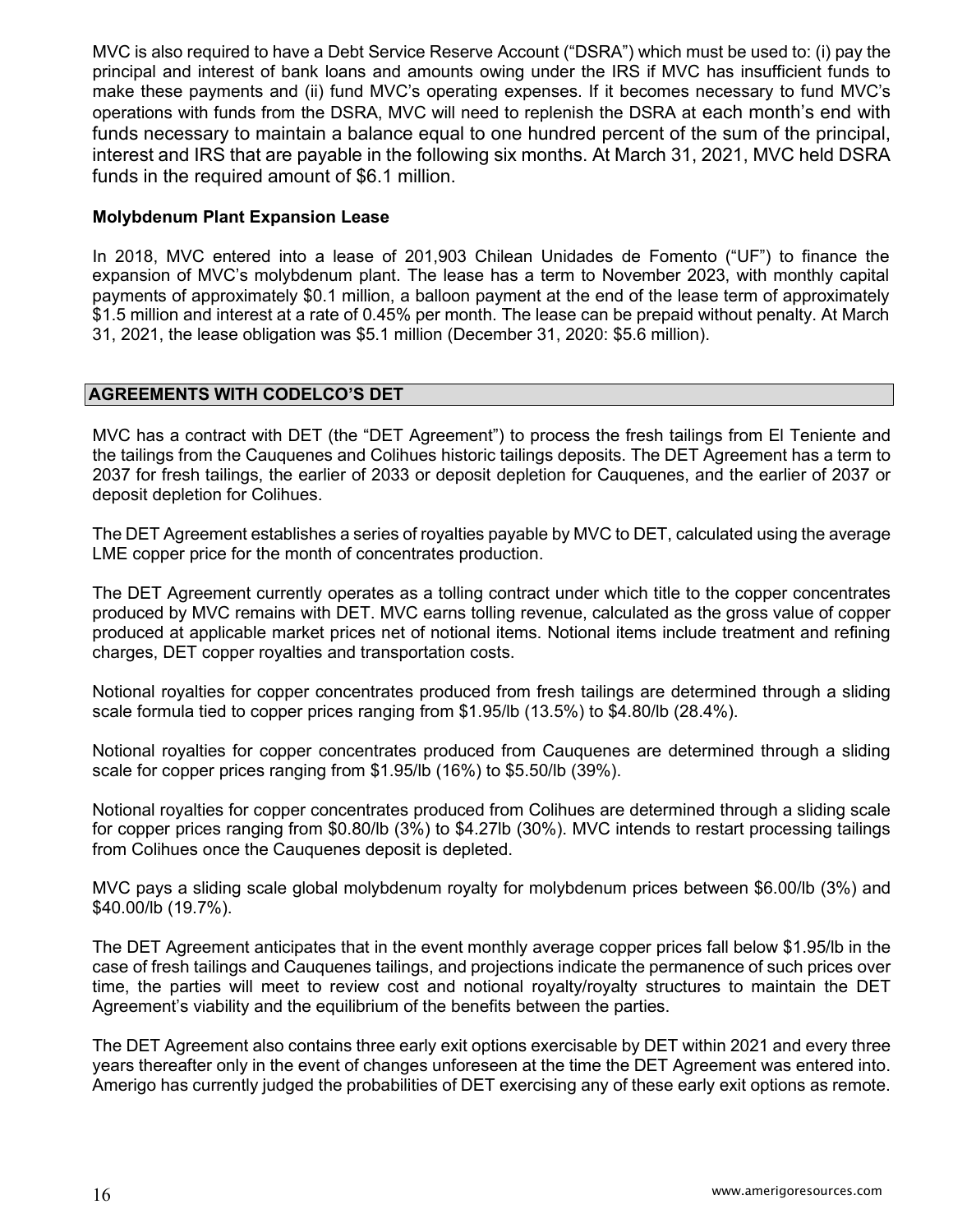#### **OTHER MD&A REQUIREMENTS**

#### **Transactions with Related Parties**

a) Derivative liability

Amerigo holds its interest in MVC through Amerigo International Holdings Corp. ("Amerigo International"), wholly owned by Amerigo except for certain outstanding Class A shares which are owned indirectly by Amerigo's founders (including Amerigo's current Executive Chairman). The Class A shares were issued in 2003 as part of a tax-efficient structure for payments granted as consideration to the founders transferring to Amerigo their option to purchase MVC.

The Class A shareholders are not entitled to any participation in the profits of Amerigo International, except for monthly payments, calculated as follows:

- \$0.01 for each pound of copper equivalent produced from DET tailings by MVC or any successor entity to MVC if the price of copper is under \$0.80/lb, or
- \$0.015 for each pound of copper equivalent produced from DET tailings by MVC or any successor entity to MVC if the price of copper is \$0.80/lb or more.

Under IFRS, the payments constitute a derivative financial instrument which needs to be measured at fair value at each reporting date. Changes in fair value are recorded in profit for the period.

The derivative expense includes the actual monthly payments described above and changes in the derivative's fair value.

In Q1-2021, \$0.3 million was paid or accrued to the Class A shareholders (Q1-2020: \$0.2 million) and the derivative's fair value increased by \$0.1 million (Q1-2020: decreased by \$3.9 million), for a total derivative expense of \$0.4 million (Q1-2020: recovery of \$3.7 million).

At March 31, 2021, the derivative totalled \$11.2 million (December 31, 2020: \$11.3 million), with a current portion of \$1.1 million (December 31, 2020: \$1.2 million) and a long-term portion of \$10.1 million (December 31, 2020: \$10.9 million).

b) Directors' fees and remuneration to officers

In Q1-2021, the Company paid or accrued \$0.5 million in salaries and fees to companies associated with certain officers (2020: \$0.2 million). In the same period, Amerigo paid or accrued \$0.1 million in directors' fees (2020: \$0.1 million) and share-based payments of \$1.0 million (Q1-2021: \$nil). These transactions were in the ordinary course of business and measured at market rates determined on a cost recovery basis.

In Q1-2021, 2,540,000 options were granted to Amerigo directors and officers (2020: 2,080,000 options).

## **Critical Accounting Estimates and Judgements**

Preparing interim financial statements requires management to make judgements, estimates and assumptions. This affects the application of accounting policies and reported amounts. Actual results may differ from these estimates.

In Q1-2021, management's significant judgements and the key sources of estimation uncertainty were consistent with those used to prepare Amerigo's 2020 annual consolidated financial statements. For more information, refer to Amerigo's year ended December 31, 2020 annual consolidated financial statements available on Amerigo's profile on SEDAR at www.sedar.com.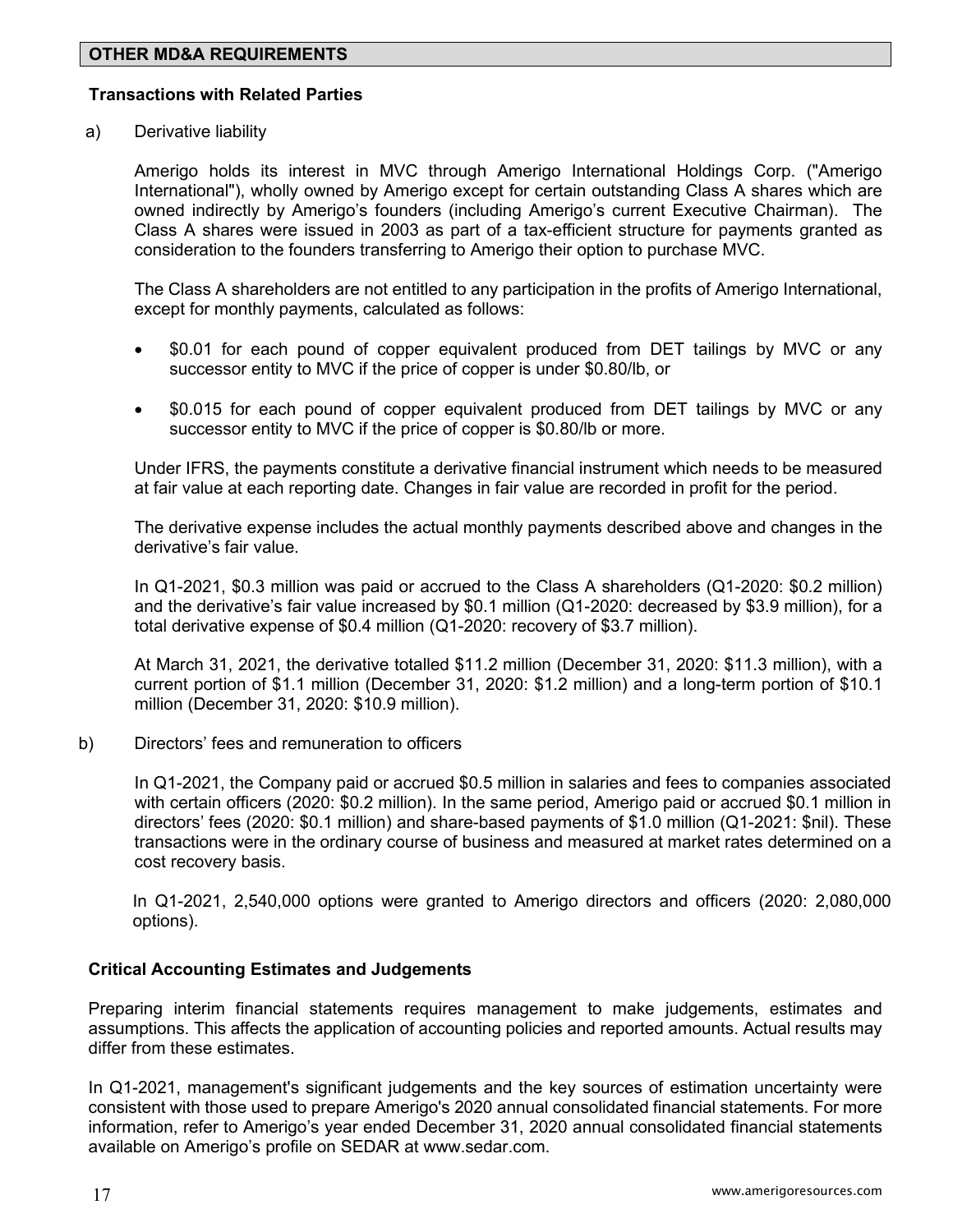#### **Disclosure Controls and Procedures**

Amerigo designs disclosure controls and procedures to provide reasonable assurance that all relevant information is communicated to senior management and to allow timely decisions regarding required disclosure.

Amerigo has a formal corporate disclosure policy and a Disclosure Policy Committee (the "DPC"). Amerigo's directors and Aurora Davidson (President and CEO) are members of the DPC.

Management has reasonable confidence that the Company's material information is made known to them in a timely manner, and that Amerigo's disclosure controls and procedures are effective on an ongoing basis.

### **Internal Controls over Financial Reporting ("ICFR")**

ICFR is a process designed to provide reasonable assurance on the reliability of financial reporting and the preparation of financial statements for external purposes under IFRS.

Amerigo's ICFR includes policies and procedures that:

- Pertain to the maintenance of records that accurately and fairly reflect the additions to and dispositions of Company assets;
- Provide reasonable assurance that transactions are recorded as necessary to permit preparation of financial statements under IFRS;
- Provide reasonable assurance that the Company's receipts and expenditures have the proper authorization of Amerigo's management and directors; and
- Provide reasonable assurance on the prevention or timely detection of unauthorized acquisition, use or disposition of Company assets that could have a material effect on the financial statements.

Any system of internal controls over financial reporting, no matter how well designed, has inherent limitations.

Even those systems determined to be effective can provide only reasonable assurance on preparation and presentation of financial statements.

There were no changes in the quarter that materially affected, or are reasonably likely to affect, Amerigo's ICFR.

#### **Commitments**

- At March 31, 2021, MVC had a long-term agreement for the supply of 100% of MVC's power requirements to December 31, 2032. The agreement established minimum stand-by charges based on peak hour power supply calculations, estimated to range from \$1.1 to \$1.4 million per month.
- Amerigo has an agreement for the lease of office premises in Vancouver to December 1, 2021. Rent commitments under the agreement are approximately \$0.1 million.
- The DET Agreement has a Closure Plan clause requiring MVC and DET to jointly assess the revision of the closure plan for Cauquenes and compare it to the current DET plan. In the case of any variation in the interests of DET due to MVC's activities in the Cauquenes deposit, the parties will jointly evaluate the form of implementation and financing of or compensation for such variation. Until the estimation of the new closure plan is available, and the parties agree on the terms of compensation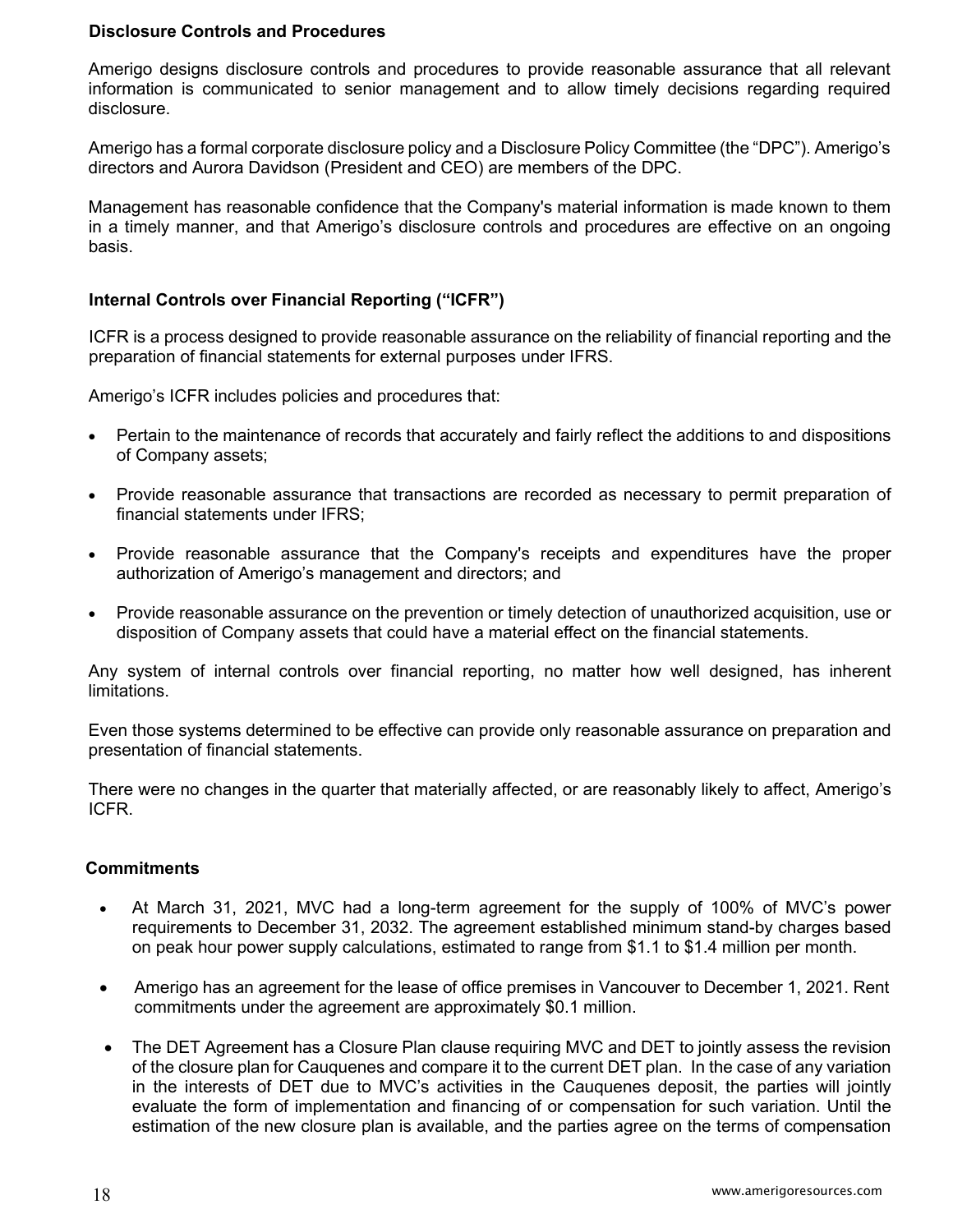resulting from the revised plan, it is Amerigo's view there is no obligation to record a provision because the amount, if any, is not possible to determine.

# **Securities Outstanding**

On May 3, 2021 Amerigo had 181,790,378 common shares and 11,110,000 options (exercisable at prices ranging from Cdn\$0.40 to Cdn\$1.11 per share) outstanding.

Additional information relating to the Company, including the Company's most recent Annual Information Form, is available on SEDAR at [www.sedar.com.](http://www.sedar.com/)

# **Cautionary Statement on Forward Looking Information**

This MD&A contains certain forward-looking information and statements as defined in applicable securities laws (collectively referred to as "forward-looking statements"). These statements relate to future events or the Company's future performance. All statements other than statements of historical fact are forwardlooking statements. The use of any of the words "anticipate", "plan", "continue", "estimate", "expect", "may", "will", "project", "predict", "potential", "should", "believe" and similar expressions is intended to identify forward-looking statements. These forward-looking statements include but are not limited to, statements concerning:

- forecasted production and operating costs;
- potential impact of COVID-19 on our business and operations;
- our strategies and objectives;
- our estimates of the availability and quantity of tailings, and the quality of our mine plan estimates;
- our estimates in respect of annual 2021 sustaining capital expenditures;
- the sufficiency of water reserves of Colihues to maintain projected Cauquenes tonnage processing in 2021;
- the timing of completion of MVC's plant optimization initiatives;
- prices and price volatility for copper, molybdenum, and other commodities and of materials we use in our operations;
- the demand for and supply of copper, molybdenum, and other commodities and materials that we produce, sell and use;
- sensitivity of our financial results and share price to changes in commodity prices;
- our financial resources and our expected ability to meet our obligations for the next 12 months;
- an expectation that MVC will, during 2021, repay its loan due to El Teniente and our expectation of how much MVC is to pay towards its bank loan and molybdenum plan lease during 2021;
- interest and other expenses;
- domestic and foreign laws affecting our operations;
- our tax position and the tax rates applicable to us;
- our ability to comply with our loan covenants;
- the production capacity of our operations, our planned production levels and future production;
- potential impact of production and transportation disruptions, including, but not limited to, our estimate of the loss of production days due to the annual MVC plant shutdown scheduled for September and October 2021;
- hazards inherent in the mining industry causing personal injury or loss of life, severe damage to or destruction of property and equipment, pollution or environmental damage, claims by third parties and suspension of operations
- estimates of asset retirement obligations and other costs related to environmental protection;
- our future capital and production costs, including the costs and potential impact of complying with existing and proposed environmental laws and regulations in the operation and closure of our operations;
- repudiation, nullification, modification or renegotiation of contracts;
- our financial and operating objectives;
- our environmental, health and safety initiatives;
- the outcome of legal proceedings and other disputes in which we may be involved;
- the outcome of negotiations concerning metal sales, treatment charges and royalties;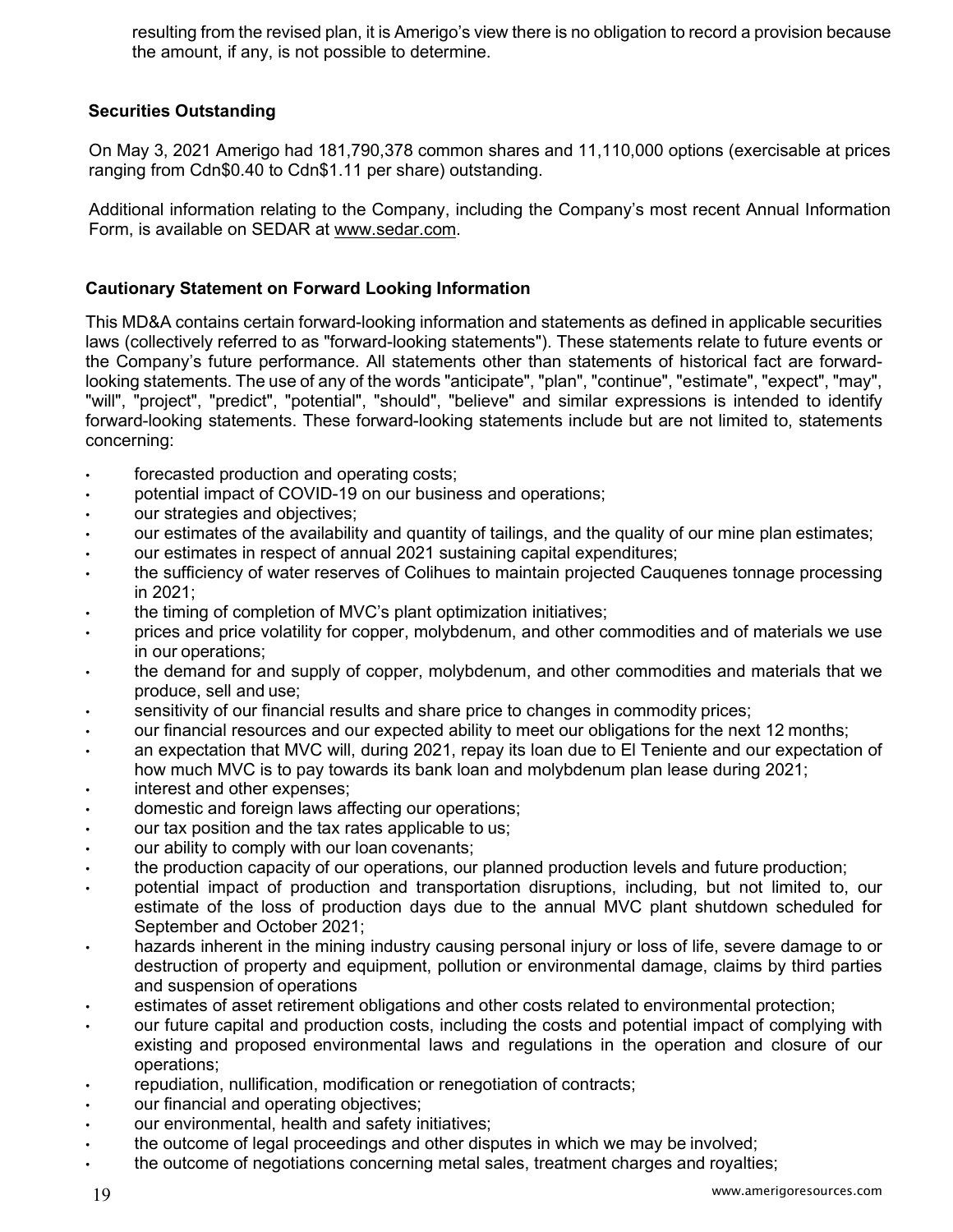- disruptions to the Company's information technology systems, including those related to cybersecurity;
- our dividend policy; and
- general business and economic conditions.

These forward-looking statements involve known and unknown risks, uncertainties and other factors that are beyond our ability to predict or control, including risks that may affect our operating or capital plans; risks generally encountered in the permitting and development of mineral projects such as unusual or unexpected geological formations, negotiations with government and other third parties, unanticipated metallurgical difficulties, delays associated with permits, approvals and permit appeals, ground control problems, adverse weather conditions, process upsets and equipment malfunctions; risks associated with labour disturbances and availability of skilled labour and management; fluctuations in the market prices of our principal commodities, which are cyclical and subject to substantial price fluctuations; risks created through competition for mining projects and properties; risks associated with lack of access to markets; risks associated with availability of and our ability to obtain both tailings from Codelco's Division El Teniente's current production and historic tailings from tailings deposits; the ability of the Company to draw down funds from bank facilities and lines of credit, the availability of and ability of the Company to obtain adequate funding on reasonable terms for expansions and acquisitions; mine plan estimates; risks posed by fluctuations in exchange rates and interest rates, as well as general economic conditions including the current outbreak of the novel coronavirus known as COVID-19 on the Company's business, operations and financial condition; risks associated with environmental compliance and changes in environmental legislation and regulation; risks associated with our dependence on third parties for the provision of critical services; risks associated with non-performance by contractual counterparties; title risks; social and political risks associated with operations in foreign countries; risks of changes in laws affecting our operations or their interpretation, including foreign exchange controls; and risks associated with tax reassessments and legal proceedings. Notwithstanding the efforts of the Company and MVC, there can be no guarantee that the Company's or MVC's staff will not contract COVID-19 or that the Company's and MVC's measures to protect staff from COVID-19 will be effective. Many of these risks and uncertainties apply not only to the Company and its operations, but also to Codelco and its operations. Codelco's ongoing mining operations provide a significant portion of the materials the Company processes and its resulting metals production, therefore these risks and uncertainties may also affect their operations and in turn have a material effect on the Company.

Actual results and developments are likely to differ, and may differ materially, from those expressed or implied by the forward-looking statements contained in this MD&A. Such statements are based on a number of assumptions which may prove to be incorrect, including, but not limited to, assumptions about:

- general business and economic conditions;
- interest and currency exchange rates;
- changes in commodity and power prices;
- acts of foreign governments and the outcome of legal proceedings;
- the supply and demand for, deliveries of, and the level and volatility of prices of copper and other commodities and products used in our operations;
- the ongoing supply of material for processing from Codelco's current mining operations;
- the grade and projected recoveries of tailings processed by MVC;
- the ability of the Company to profitably extract and process material from the Cauquenes tailings deposit;
- the timing of the receipt of and retention of permits and other regulatory and governmental approvals;
- our costs of production and our production and productivity levels, as well as those of our competitors;
- changes in credit market conditions and conditions in financial markets generally;
- our ability to procure equipment and operating supplies in sufficient quantities and on a timely basis;
- the availability of qualified employees and contractors for our operations;
- our ability to attract and retain skilled staff:
- the satisfactory negotiation of collective agreements with unionized employees;
- the impact of changes in foreign exchange rates and capital repatriation on our costs and results;
- engineering and construction timetables and capital costs for our expansion projects;
- costs of closure of various operations;
- market competition;